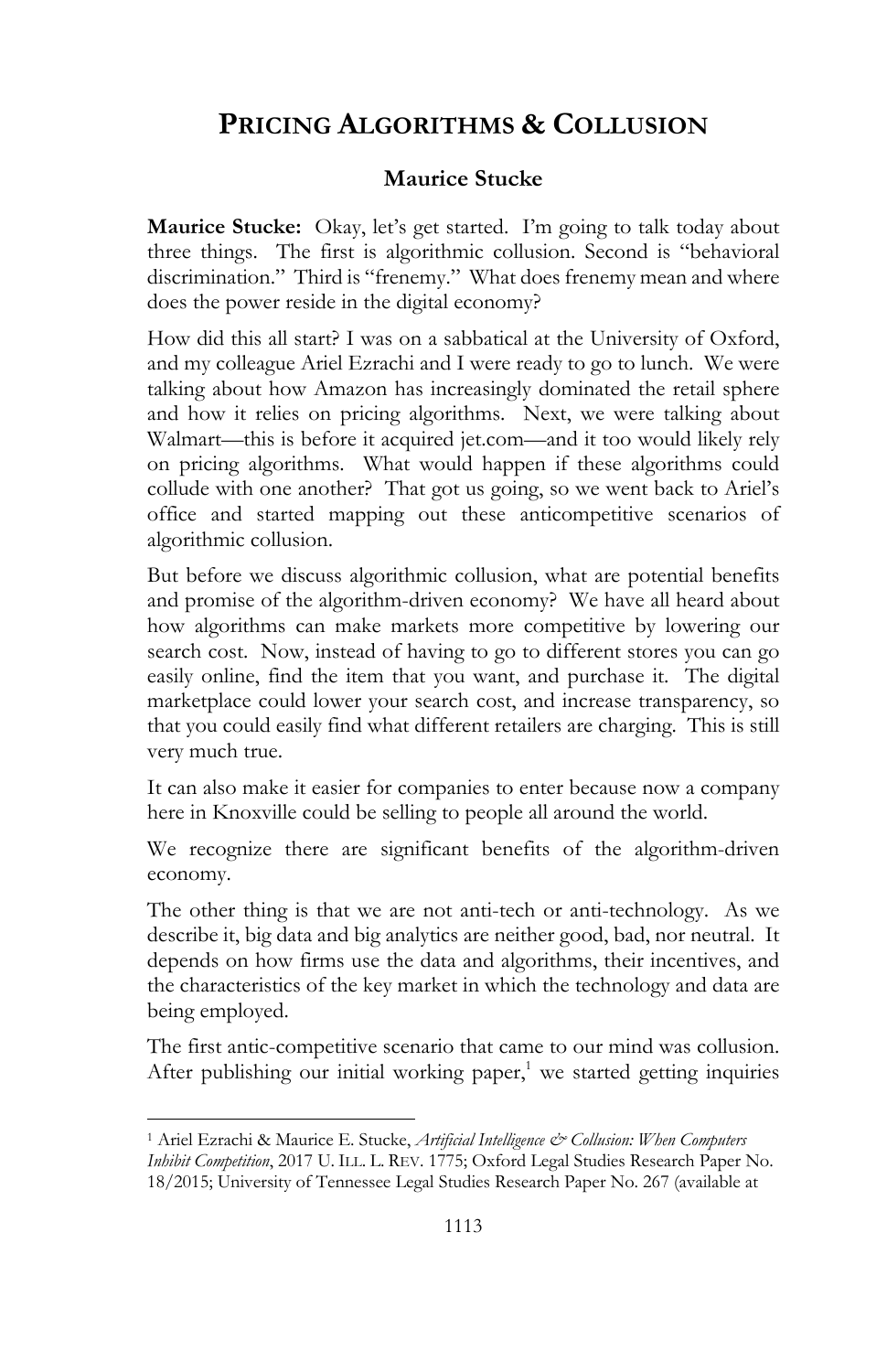from the press. When we spoke with Sam Schechner with the *Wall Street Journal*, he found instances of possible algorithmic collusion. When we spoke with reporters from the *Financial Times* and *The Economist*, they too were finding anticompetitive scenarios. Perhaps we were on to something. After the press came the enforcers, particularly the EU Antitrust Chief, Margrethe Vestager. She was expressing concerns about algorithmic collusion. And then the OECD held a workshop in which we submitted a whitepaper. <sup>2</sup> The OECD invited competition authorities from around the world, and many of them were also starting to express concerns about our algorithmic collusion scenarios. Among their concerns — *It's really truly a frontier now for us. This could be one of the biggest challenges that competition law enforcers have ever faced.*

So what are the challenges? Why is this becoming a pressing issue among competition officials? And how can you advise your clients regarding this issue?

Let us break algorithmic collusion down into four scenarios: The Messenger Scenario; Hub-and-Spoke; Tacit Collusion on Steroids: The Predictable Agent; and Digital Eye. We came up with these scenarios originally in our article and book *Virtual Competition*. 3 For each scenario, we'll see what issues arise.

Let's start with the easiest scenario—the *Messenger Scenario*. Here we have evidence of humans colluding. I don't see anyone from my competition law class here in the audience, but this is an antitrust no-brainer. Basically, humans agree to collude among themselves, and they use the pricing algorithm to help them collude. Why is this a no-brainer under antitrust law? If companies agree among themselves to fix prices, allocate markets, and allocate bids, they not only face civil liability but, potentially, criminal liability here in the U.S. as the executives go behind bars. That's because the illegality inheres in the agreement. Once the executives agree to tamper with the pricing structure or allocate markets, their agreement has independent legal significance that could potentially put them behind bars.

SSRN: https://ssrn.com/abstract=3308859 or http://dx.doi.org/10.2139/ssrn.2591874).

<sup>2</sup> Ariel Ezrachi & Maurice E. Stucke, *Algorithmic Collusion: Problems and Counter-Measures*, ORGANISATION FOR ECONOMIC CO-OPERATION AND DEVELOPMENT, https://one.oecd.org/document/DAF/COMP/WD(2017)25/en/pdf (last visited July 28, 2019).

<sup>3</sup> ARIEL EZRACHI & MAURICE E. STUCKE, VIRTUAL COMPETITION: THE PROMISE AND PERILS OF THE ALGORITHM-DRIVEN ECONOMY (2016).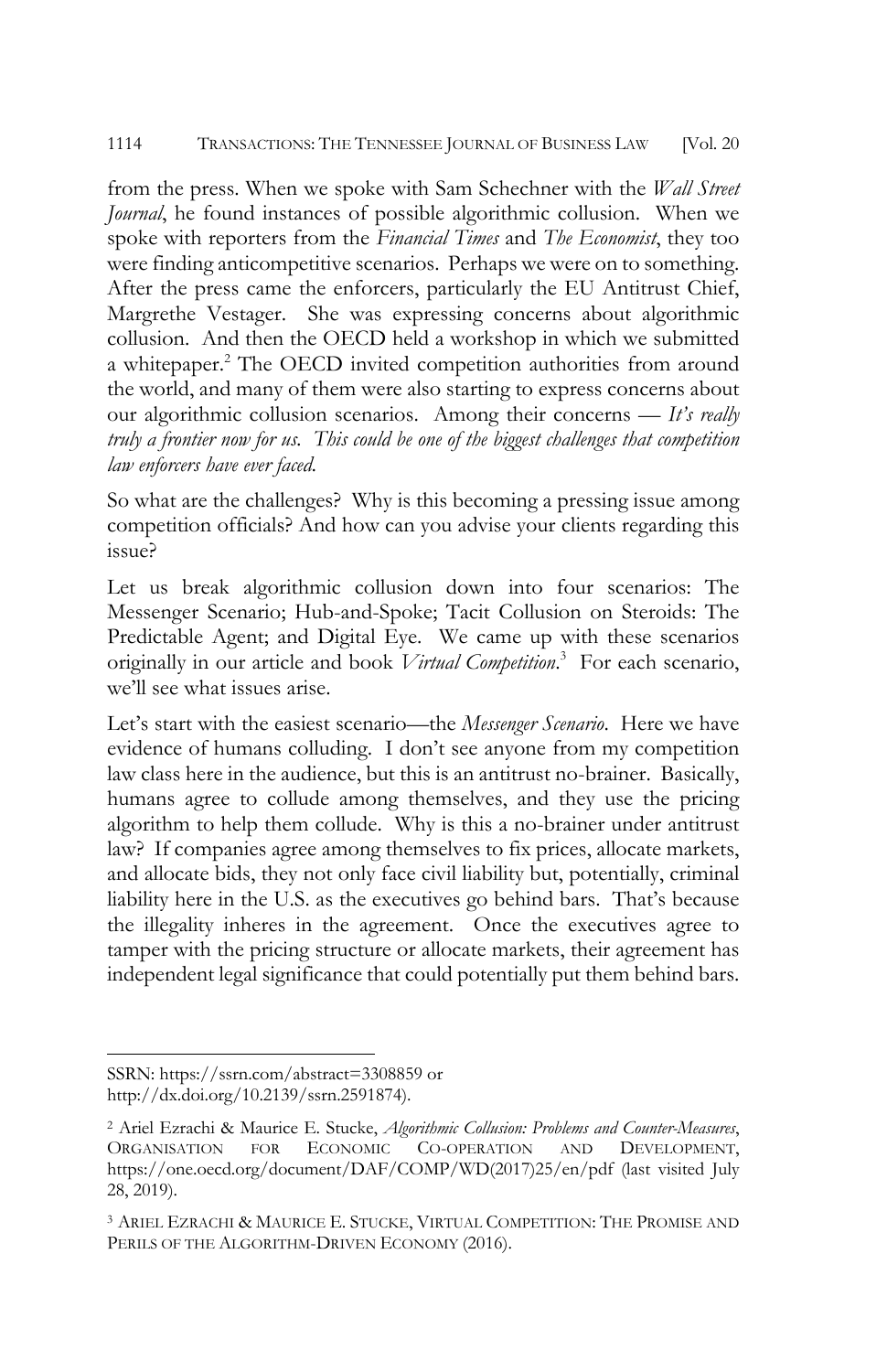Another key thing—and we're going to talk about this in our antitrust class next week—is that you don't need a formal agreement. If any of you have seen the 2009 movie *The Informant!*, you saw Matt Damon, who was playing the role of ADM's vice president Mark Whitacre. He was a cooperative witness who was secretly taping the meetings where the competitors colluded. In a scene from the movie, the prosecutors told him, "I don't think we have enough evidence of an agreement." So Whitacre went back to the hotel room and asked the executives, "Do we have an agreement?" and they all said "Yes!" But you do not necessarily need a formal agreement like that. The law requires a conscious commitment to a common scheme.

Right about the time that we wrote our first article on algorithmic collusion, low and behold the Department of Justice brings a case exactly fitting this scenario. Here, David Topkins and his co-conspirators agreed among themselves to fix the price of posters and then they designed an algorithm to help them perfect that collusion. That led to criminal liability.

So, the first scenario, from a legal perspective, is easy. Humans collude, they use their algorithms to help perfect the collusion, and anti-trust has the tools to punish that. The executives can go to jail as a result.

Now, let's take the second scenario, which we call the "hub-and-spoke" scenario. An example would be Uber. Here you have an agreement to fix price. Uber has an agreement to fix price with all of its drivers within its network. Now the issue is how do you characterize that agreement? Is it what you would consider a vertical agreement between one driver and Uber? Or, as some of the criminal defense lawyers in the room know, is this a hub-and-spoke cartel?

There are two famous "No's" in antitrust. Competitors cannot communicate directly, nor can they use an intermediary. If we wanted to form a cartel, one way is that we can all get together and agree. Another way is if we use an intermediary. Suppose all of us here today are competitors. The intermediary would approach each of us individually and invite us to participate in the cartel. We are not communicating directly with each another. We are all going through the intermediary. Is that illegal? Yes! That is your hub-and-spoke conspiracy.

One classic hub-and-spoke antitrust conspiracy involved Toys-R-Us. Toys-R-Us, when it was a powerful retailer, organized a group boycott with the major toy manufacturers. That is illegal.

The DOJ and FTC in the OECD workshop on algorithmic collusion recognized this as well. Suppose an intermediary gets each competitor to agree to use a particular pricing algorithm. The evidence showed the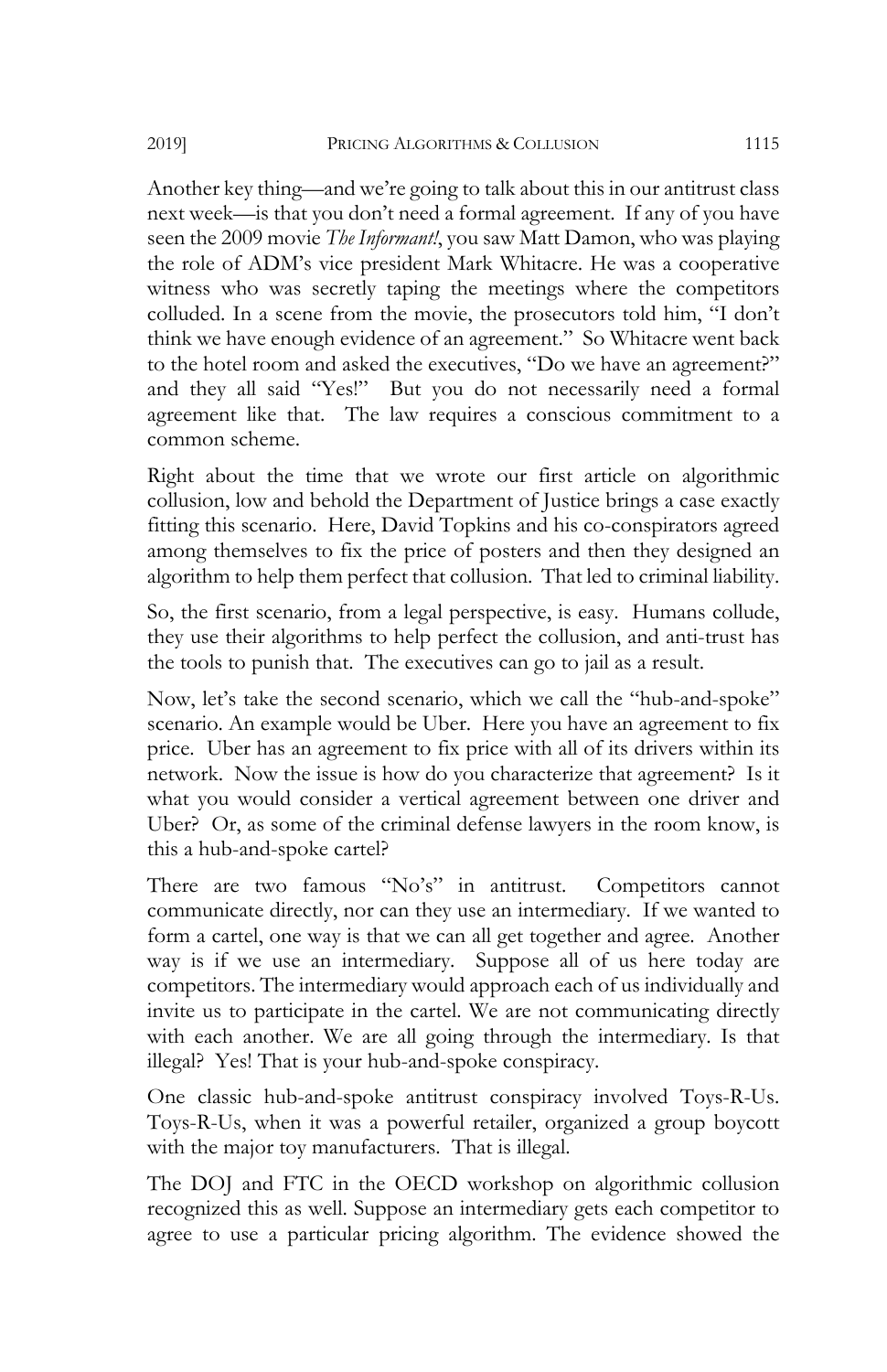competitor did so knowing that all of the other competitors would use the identical algorithm. That could be *per se* illegal under a "hub-and-spoke" theory. We have also seen litigation involving Uber alleging a hub-andspoke conspiracy.

Now, what is the vexing issue here? Suppose Uber enters Knoxville and has its first agreement with its first driver. The driver agrees to use Uber's pricing algorithm for the base price and any surge pricing. That is not anti-competitive. A second driver joins Uber's platform, a third driver still no antitrust problem. But what happens when Uber becomes the dominant platform here in Knoxville? Does it now resemble a hub-andspoke conspiracy? Now each driver knows that no other driver will undercut them on price because Uber determines the price. The question, then, is when does it go from a series of vertical agreements to something resembling a hub-and-spoke conspiracy? Because each driver can now be assured that no other driver will get extra business as a result of charging a lower price.

This is a difficult issue. An issue that can give defense counsel heartburn. How do you advise your clients when they are on a platform like Uber's of when that pricing scheme becomes problematic?

That is one dimension of the problem. Another dimension is when your client starts outsourcing algorithmic pricing to a third party, like Boomerang. Boomerang, for example, might enlist Staples. It could then enlist Staple's competitors, like Office Depot. Now the rivals are all outsourcing their pricing to this common algorithm. Can that have the effect of softening competition? This apparently was the case with a2i Systems. As the *Wall Street Journal* brought out, the company actually promoted its algorithm as a way for the gas stations to avoid price wars. Now you have different gas stations that are now sourcing their pricing to the same third party. Is this a hub-and-spoke conspiracy? Or is this just a series of vertical agreements that would be subject to a more deferential "rule of reason" analysis under antitrust law?

Now let us turn to our third scenario, *Tacit Collusion on Steroids: The Predictable Agent*, which is creating a lot of debate. Here the competitors have no agreement, but they all recognize that if they each start using a common pricing algorithm, then that can facilitate what is called "tacit collusion." As a result, prices rise above the competitive level. Here we have no evidence of an agreement, but we have evidence of higher prices and anti-competitive intent. Is that sufficient to impose antitrust liability?

We have a couple of examples of this. In Germany, the competition authorities are concerned about higher gas prices, given that five firms dominate the off-motorway gas station business. It raises the classic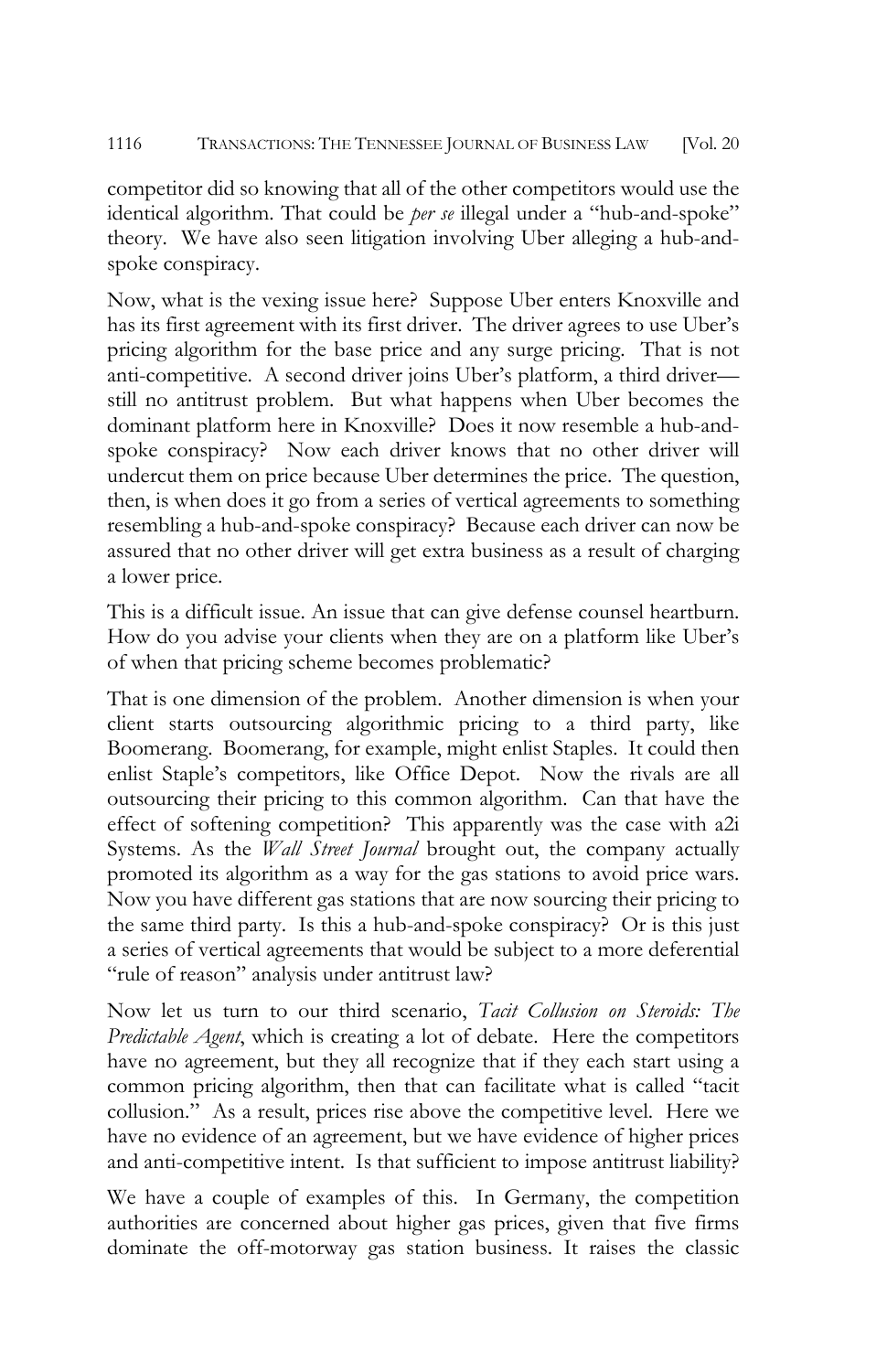example of conscious parallelism. A gas station will look to see what its competitor is charging and then decide whether it should raise or lower its price.

To illustrate tacit collusion, we regularly do this exercise in our antitrust class. I tell my students: "Imagine you have a gas station, your competitor is across the street, and there are no other gas stations for 50 miles." And I tell them the monopoly price for a gallon of gas – say \$4 -- and the competitive price, say \$2.75. "What price do you charge?" The students play the role of the competing gas station owners. Some students lower their price. When they lower their price, their competitor, of course, lowers its price. "Now are you able to go on your ski vacation to Davos?" Not with a slim profit margin. In the end, the students begin raising their price. They each look to see what the other competitor does. They say, "If I lower my price, my rival is just going to lower its price again. But if I follow my rival and raise the price, we can make some profits." In the end, the gas prices inch up to the monopoly level. The students can ski in Davos. No agreement—just tacit collusion, which is beyond attack under Section 1 of the Sherman Act.

Going back to Germany. Germany had this same problem with tacit collusion. So, the government said, "What we are going to do is increase transparency. We are going to give consumers the pricing information so that they can easily determine the price for gas at nearby stations." What effect did this have? It made it worse! Why did gas prices increase as a result? Before, the competitors would have to drive around town to see what their competitors were charging. Now with the pricing online, they would have quicker access to their rivals' gas prices.

With algorithms, the speed in responding significantly increases. Let's say all the competitors rely on pricing algorithms, and each station's gas prices are posted online. If your rival were to discount, your algorithm would instantaneously find out and respond. Your rival will not likely benefit from its discounting. The same would happen if you were to discount. Neither of you would develop the reputation of being a discounter, because each of you would have the same price. Recognizing that, your algorithm, programmed to maximize profits, will raise price. Your rival's pricing algorithm, also programmed to maximize profits, will likely follow. In the end, the consumers do not benefit, as they pay higher prices.

Here, the concern is that tacit collusion leads to the same anticompetitive outcome as if the rivals expressly colluded, but there is no way to get at that behavior under the antitrust law because there is no agreement. Each competitor is just watching its rivals and responding accordingly.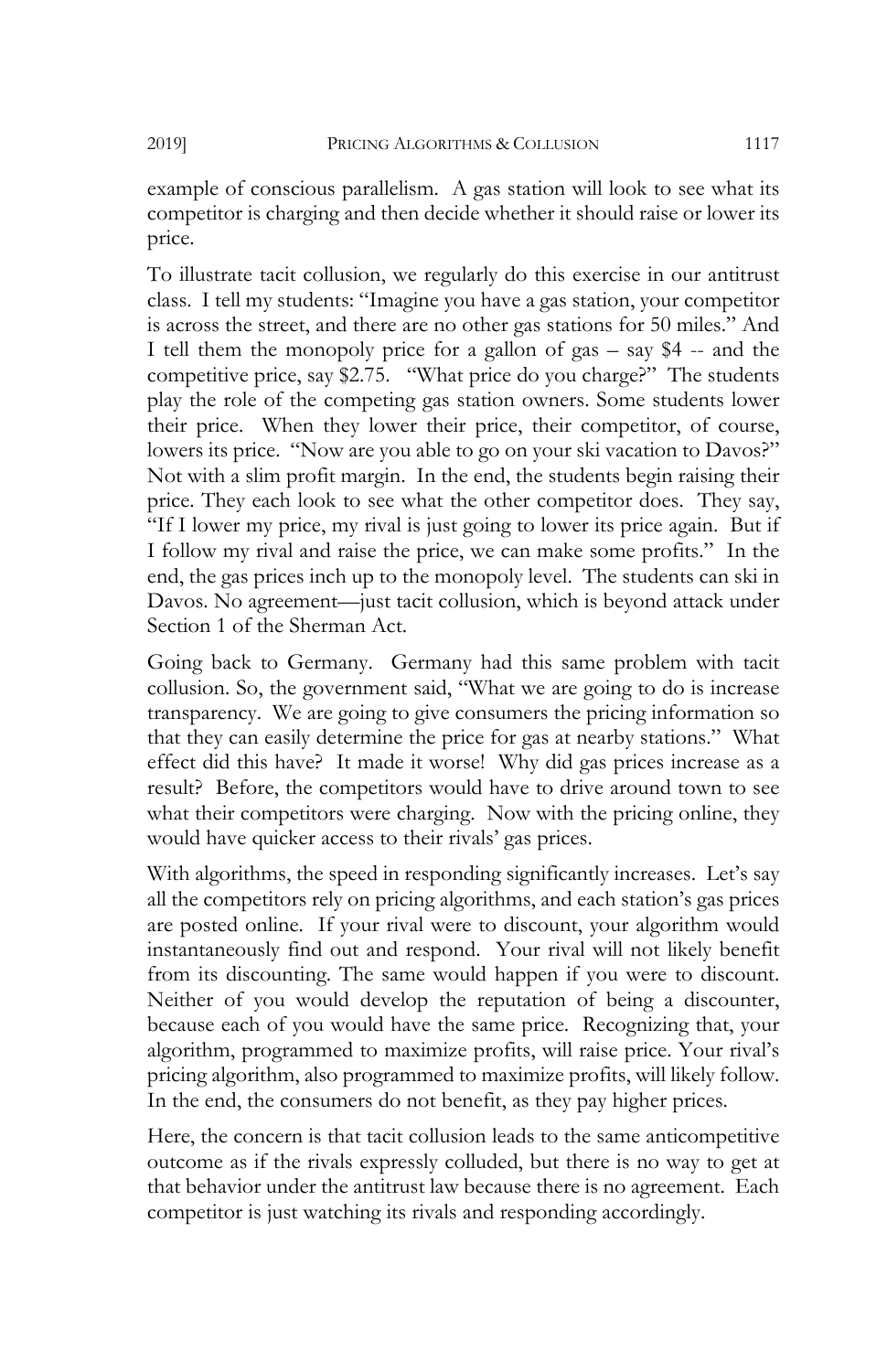What then can antitrust enforcers do to prevent tacit algorithmic collusion? This has engendered a lot of debate. Some say, "Don't worry. Tacit collusion is less likely to occur online." Others say, "No, we have already experimented with some popular forms of pricing algorithms and are starting to find that kind of tacit collusion." So, one area of debate is how likely is this scenario to happen? And when tacit collude occurs, can you challenge it if you just have evidence of anti-competitive intent?

Our last scenario, which we call *Digital Eye*, is the most futuristic. Uber has this thing called God View that enables its officials to see where all their cars are—well not their cars, independently contracted cars… It can see where all the vehicles are at any moment in any city. Once we start having sensors in products in order to increase efficiency, might competitors start having a God View of not only where their products are, but also where their rivals' products are? Now you can have the algorithms reaching a coordinated result without, necessarily, even the company knowing.

One big breakthrough in machine learning was when Carnegie Mellon brought together the world's best poker players to play against its algorithm. First the algorithm was not specific to poker. As one of developers told the press, "We did not program it to play poker. We programmed it to learn any imperfect-information game, and fed it the rules of No-Limit Texas Hold'em as a way to evaluate its performance." The AI program learned the optimal strategy. The algorithm's strategy was not always discernable to the poker players. What seemed like bad movers were actually good moves. So, the poker players could not figure out the algorithm's strategy, and they were losing to this algorithm. The poker players then banded together. They got together every night to figure out how to defeat the algorithm: "How can we identify and exploit the algorithm's weaknesses?" But, at the same time, the algorithm *itself* was looking at the shortcomings of its strategy, and adjusting its strategy. So the next morning when the poker players tried to exploit the algorithm's weaknesses, the computer already identified and corrected these flaws. The players lost even more money. After twenty days of playing poker, the players lost a significant sum.

We also saw this with Google's AlphaGo algorithm, which defeated in 2017 the world's best Go player. The algorithm's strategies were unfamiliar to even the most experienced Go players.

Even though our fourth scenario may happen far in the future, what if the competitors' pricing algorithms figure out a way to stabilize pricing above competitive levels in a way that the companies never envisioned? The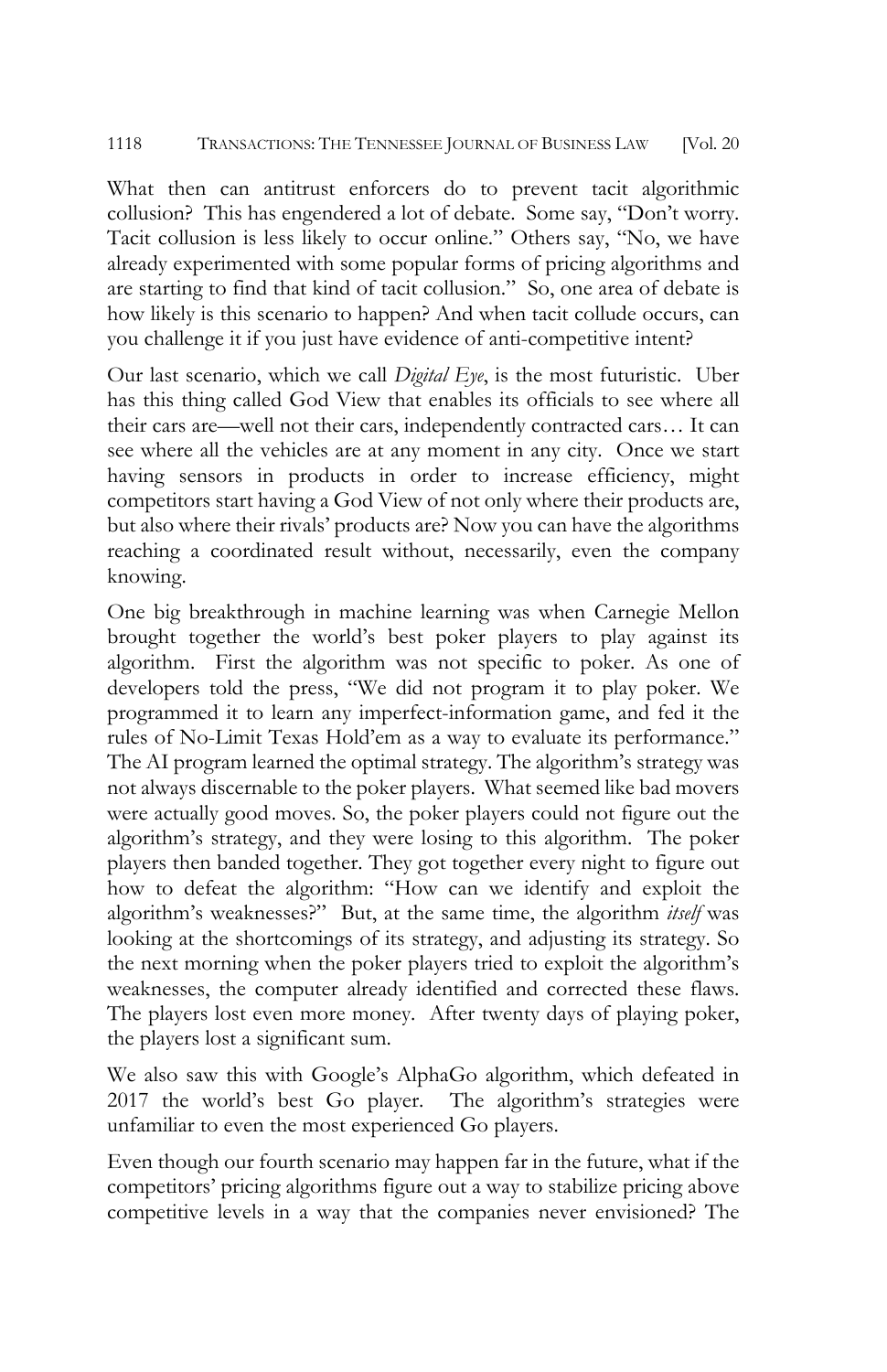companies don't even know that they are tacitly colluding. Are the companies liable?

Here, we don't have any evidence of an anti-competitive agreement. Nor do we have evidence of anti-competitive intent. But we have an anticompetitive outcome. Should the companies be liable as a result? That remains unclear.

So, will tacit algorithmic collusion occur in every industry? No. It will occur on the margins. The risk will increase for some industries that are already susceptible to tacit collusion. The competition agencies have identified several factors that would make tacit collusion more likely: industries with few competitors; where the goods and services are not significantly differentiated; high entry barriers; where you don't have powerful buyers; where you typically have small, regular, and frequent purchases; and where the algorithms can readily monitor the pricing. The key takeaway here is the speed. The algorithm can monitor any sort of deviation and promptly react, thereby reducing the rival's incentive to discount.

So, how do you advise your clients? When we were speaking at the ABA, we came up with this PowerPoint slide of some clear do's and don'ts for your clients. As for the Don'ts —

- Don't agree with competitors to fix price, allocate markets, or rig bids.
- Don't adopt specific algorithms to implement an illegal agreement. Just because the algorithm fixes price does not absolve the humans of liability. Remember, it's the agreement itself that is illegal.
- Don't agree with competitors to use similar pricing algorithms. Now there is an agreement that would be subject to antitrust scrutiny.
- Don't agree to use a third-party pricing algorithm based on the assurance that your rivals will use the same algorithm—particularly if the vendor says that your joint use of the algorithm can help avoid ruinous price wars.
- Don't communicate or meet with competitors about their pricing algorithms (at least without first consulting with antitrust counsel).
- Don't discuss with, or complain to, a third-party vendor of pricing algorithms about its pricing for competitors. That might suggest that your client expects the vendor to act as the hub in a hub-andspoke price-fixing conspiracy.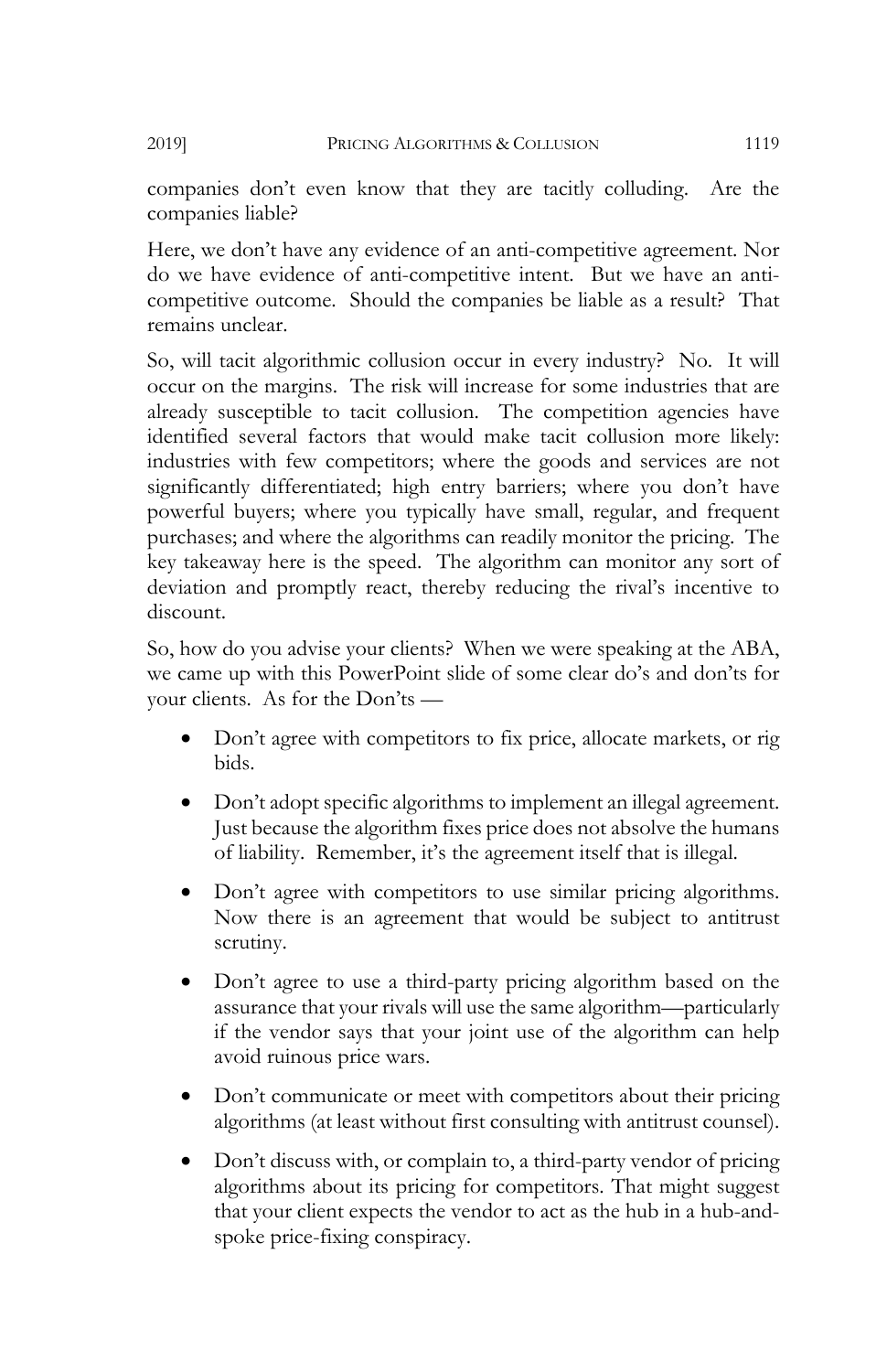• Don't agree to share data with rivals' algorithms before making the data publicly available.

The antitrust agencies are concerned about these types of agreements. When I was at the DOJ, we had cases whereby the shared information wasn't particularly important for consumers but it was very important for the rivals to help them reach an anticompetitive outcome. The agencies went after that.

A few  $Do's$  —

- Do discuss with clients why they are switching to pricing algorithms and any expected legitimate business rationale. If your client is going to use a pricing algorithm, understand their procompetitive business justifications for doing do. You would want to make sure that that is being documented.
- Do consider the antitrust risks when outsourcing pricing to vendor that is also pricing for rivals. If they are going to outsource their pricing to a vendor, you'll want to know if that vendor is pricing for any rival to your client. How will the data be treated? And will having multiple competitors use the same vendor likely raise price above competitive levels?
- Do consider what data is being publicly shared and the extent the data benefits customers versus rivals. And the concern here with the agencies is "cheap talk." There was this famous antitrust case involving airlines, United States v. Airline Tariff Publishing Co., where the airlines were using these platforms to share information with the public and one another. But the information really didn't help the customer. Instead it helped the rival airlines come to an agreement to raise prices above competitive levels.
- Do consider whether the company's conduct can be construed as a "plus factor"— for example, evidence that the firm acted contrary to its economic interest if done unilaterally (e.g., a subset of firms restricts production when prices and profits are increasing). Even though there might not have been a formal agreement like in the movie *The Informant!*, is there a series of behavior, including the rivals' switching to algorithms, that the agencies will likely infer an illegal price-fixing agreement?

Margrethe Vestager from the European Commission also spoke about compliance by design. That may work when designing simple pricing algorithms. But we are a little bit dubious about its working with machine learning. Even if you program the algorithm to not expressly collude, will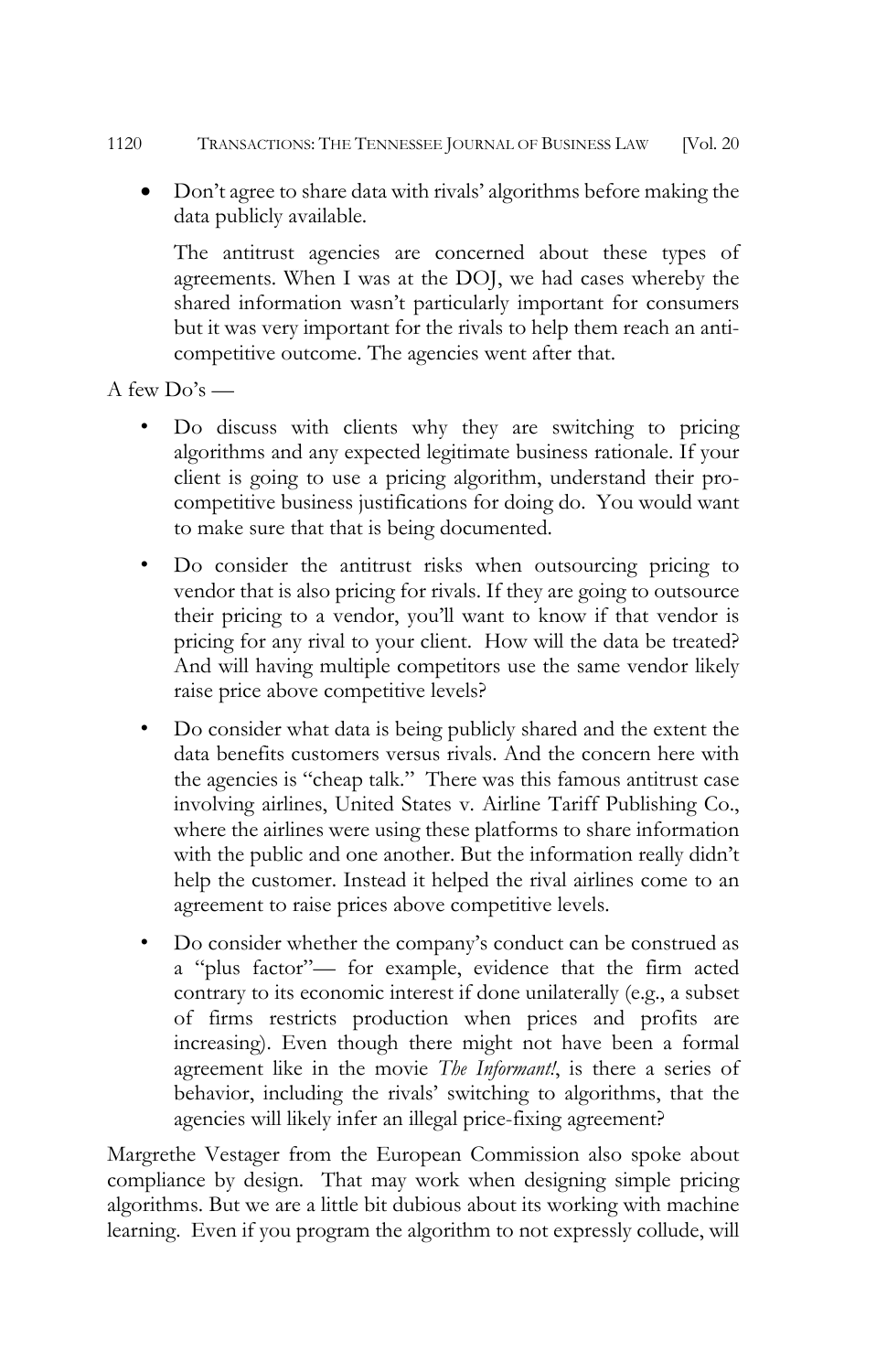the algorithm circumvent that in finding ways to tacitly collude, which, by itself, is not necessarily illegal? Nonetheless, what she expressed is important, namely that a company to some degree should be accountable for its algorithms.

And the Commission is starting to crack down in this area. It recently brought a case involving vertical restraints, resale price maintenance, in which the industry-wide use of pricing algorithms facilitated the anticompetitive conduct.

So, after Ariel and I came up with our article on algorithmic collusion, we thought "Is this it? Is this the end of the story?" And then we came up with the opposite scenario: Behavioral Discrimination.

Here you have an ecosystem where you are individually tracked, where information is compiled about you in order to induce you to buy things that you might not otherwise would have purchased at the highest price you are willing to pay.

Suppose, for example, you book a trip using a MacBook. One study found that the hotel price that you will likely pay will be higher than if you used a Dell laptop.

We are seeing two things. First is the ability to price discriminate: to identify the highest price that you are willing to pay as a consumer. And the price that you are willing to pay might differ from the price that the person sitting next you is willing to pay. Each of you will get your own individualized price or your own customized product offer. The second thing is the ability to increase consumption, by knowing who you are, your particular tastes and preferences, and your weaknesses.

Anyone who pays college tuition might say, "Tell me something I don't know." Because colleges are very good in knowing how much to extract from you. They do not leave any money on the table. But, at least with college education, we can say, "Alright, that price discrimination creates opportunities to allow people who may otherwise not be able to afford the university to attend. That enriches everyone's educational experience."

With our scenario, we may not necessarily have those social benefits. In tracking you, collecting your personal data, and experimenting different offers on you, companies will learn to identify what you are willing to pay and how to induce you to buy. So, there was internal memo by Facebook that was leaked to an Australian newspaper. Facebook denied that it was aimed at advertisers. But Facebook noted how it could help advertisers target teenagers in moments of vulnerability. Facebook would know, from the profiles it developed, when the teenager felt "worthless," "insecure," "defeated," "anxious," "silly," "useless," "stupid," "overwhelmed,"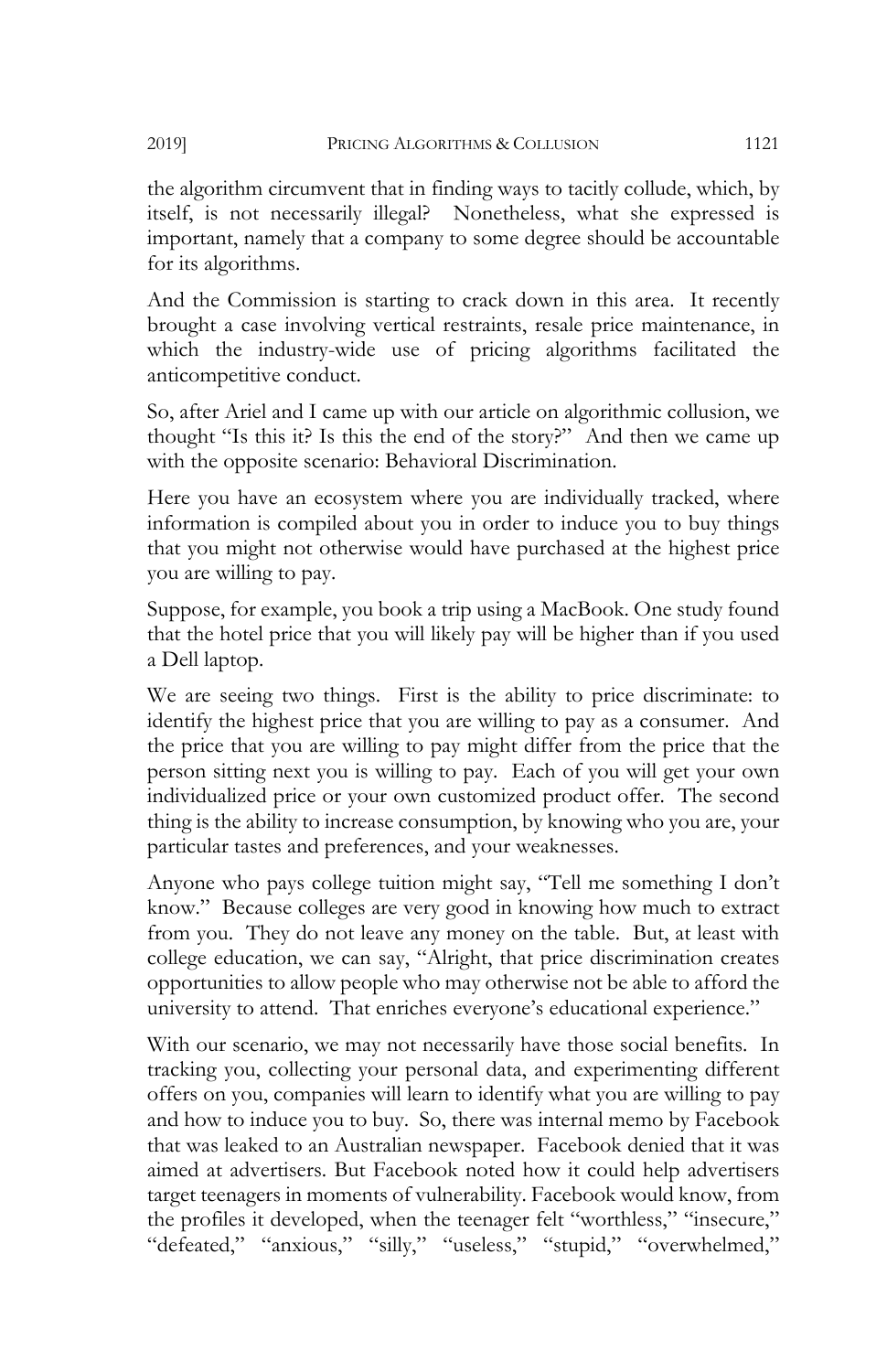"stressed," and "a failure." Facebook could identify when teenagers needed a confidence boost in order to induce them to buy.

When we presented this scenario at one of the competition agencies, their chief economist said, "Well, there are over 100 documented examples of different cognitive biases and imperfect willpower. So, it is not surprising that an advertiser could find one to exploit."

So, why don't we see more of it? One reason is push back. This is one of the ironies: when we discussed this scenario, the economists were often agnostic about price discrimination, less so about what we call behavioral discrimination. But when we spoke to judges, lawyers, and others, they were outraged. When you look at the research, consumers think price discrimination is unfair.

But behavioral discrimination can be achieved subtly through targeted discounts. It can also creep in through dynamic pricing. We will live, in a way, in our own unique *Truman Show*—where your reality will differ from other people's reality. We will no longer have one price. Each of us will be offered different prices. At first, we might chalk this up to dynamic pricing: When you book a flight online, you don't expect that the price that you pay today to be the same price that you would pay next week. That just reflects the difference in supply and demand.

But once we become accustomed to dynamic pricing, it is easier for companies to go a step further and price discriminate.

The airlines from the data collected about you will know whether you have flown business class before. They know the other websites that you have visited. They can predict that you will likely pay a higher price than someone who primarily flies with Spirit Airlines.

That's our second scenario. In our first scenario, as a result of collusion, everyone pays a higher uniform price. In our second scenario, we will each be charged individualized prices in order to extract the most amount of money from us.

Our third scenario is what we call "frenemy." To illustrate, we have the tale of two apps. Suppose one app is called *Brightest Flashlight*. You install the app on your smartphone. When you use it, it turns on all the lights on your phone to make it a flashlight. Unbeknownst to you, the company that developed the app, Goldenshores, also tracks your precise location, which it sells to others, including advertising networks. Goldenshores doesn't tell you, when you're using its app, that it is tracking your location. The FTC cracks down on the app developer's deception, and Goldenshores enters into a civil consent decree.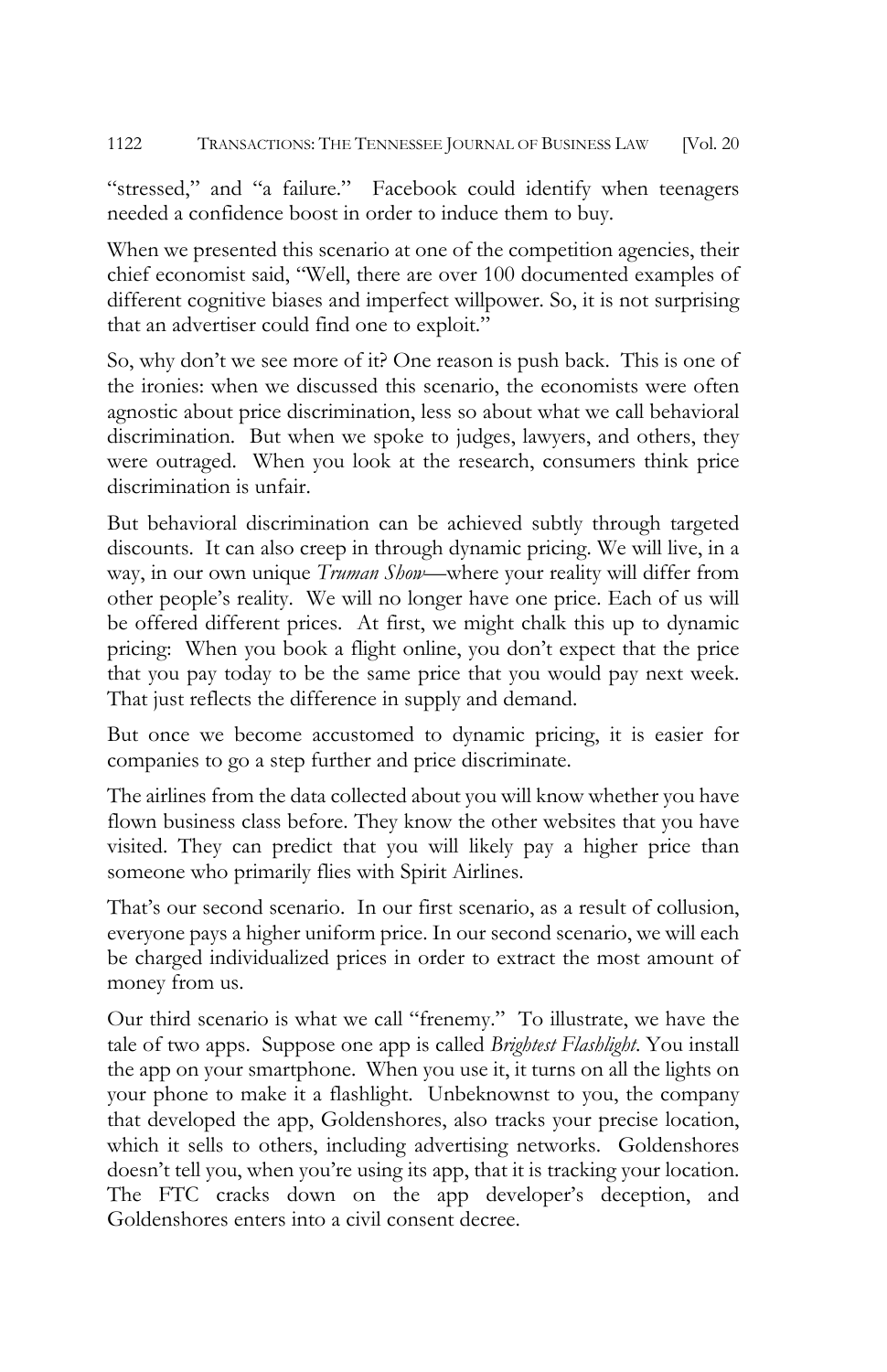The other app is called *Disconnect*. One of Disconnect's founders once worked for Google. He discovered that Facebook tracks you not only when you're on Facebook's platform, but on any website that has the Facebook "Like" icon. So he created an app to prevent Facebook from tracking you. After leaving Google, he and others created an app that helps prevent you from being tracked and thereby limit the amount of targeted behavioral advertising you receive.

Which app gets kicked out of the Google Play store? The one that the FTC found engaged in deception? Or the one that provided consumer's greater control in not being tracked?

How many of you say Brightest Flashlight, by a show of hands?

The rest of you, I assume, say Disconnect?

Absolutely. It was Disconnect.

When we presented this scenario, a member of the audience said, "Well it makes sense that Google would kick out Disconnect. Google's business model relies primarily on advertising revenues. It profits from tracking users." As he aptly observed, "Why would you invite an arsonist into your house?" We really liked his analogy. Why would anyone invite the arsonists, when they could potentially destroy your entire business.

So, where does the power reside in this ecosystem? A Wall Street analyst said apps are worth millions but platforms are worth billions. Platforms control the oxygen supply, and they have this frenemy relationship.

We can see this frenemy relationship between Google and Uber. It's good for Google to attract app developers because that increases the popularity of its Android phone. But once Google starts competing against, let's say Uber, then its incentives change and it has a greater ability to then hinder the competitiveness of the app developer.

And this was part of the European Commission's case against Google with comparison shopping sites. Google recognized, according to its internal documents, that its comparison shopping product was inferior to its rivals' products. But Google's rivals relied on the traffic from Google's search engine, which is the dominant search engine in the EU and US. So Google systematically favored its own comparison shopping product in its general search results. It placed its own product on the first page of its search results, and demoted its rivals to the fourth or fifth page. As the European Commission found, if you want to hide something, put it on the fourth or fifth page because, as the data shows, very few people go to the fourth or fifth page of the search results.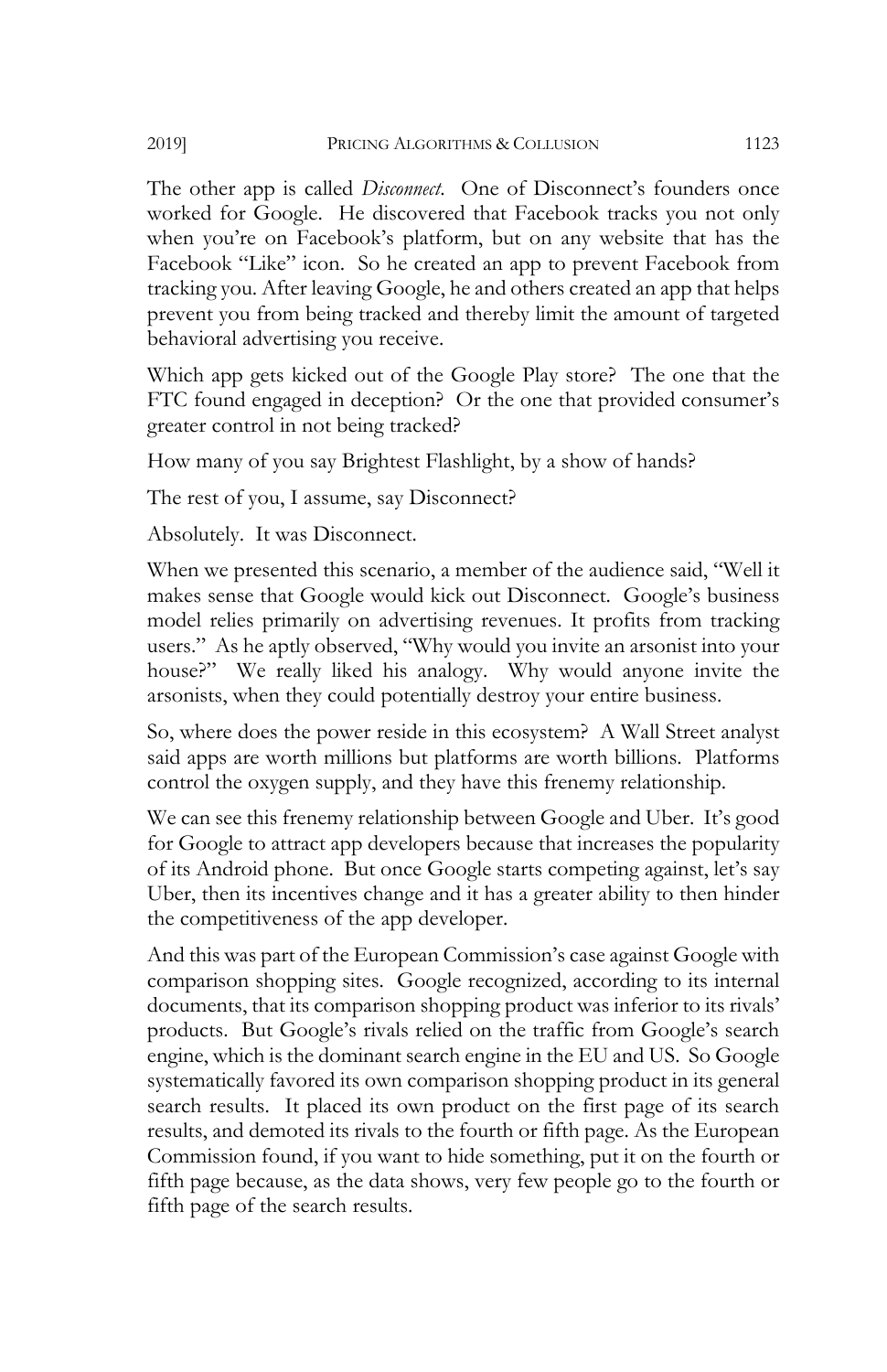Google gave its own product an unfair advantage and hindered rivals and competition. So we can see how Google's incentives changed. Google demoted the other comparison shopping products only after it vertically integrated and started competing against them.

Returning to Uber, we can see how Google and the rise sharing app are friends. Google needed Uber to be on its platform to attract phone users to Android, which in turn would attract other app developers. Uber needs to be on Google's Android platform in order attract users. But Google today is a dominant mobile platform. Once it starts developing driverless cars for a ride-sharing app, then its incentives can change. It can become the enemy.

So these powerful platforms can have a frenemy relationship with the millions of apps, websites, and developers that rely on the platform to reach users. *The Economist* had a whole edition about how these dataopolies can abuse their dominance.

The interesting thing is where are we going. If you remember Microsoft in 1990s, you remember the era where PCs dominated. Even today Microsoft has a monopoly for operating systems on desktop and laptop computers. But we can see how mobile phones displaced personal computers. As people shifted their attention and time to their phones, the power increasingly shifted to Apple and Google.

Where is the next area that is likely to be contested? It will likely be voice — that is, the rise of digital assistants. Today, Google, Apple, and Amazon are all vying for the space — to control the platform that controls all of your smart appliances, and primarily engages with you. There was an article in today's *Wall Street Journal* about how Alexa will be increasingly embedded into or integrated with your smart household appliances. You have this device in your home that is collecting all this data about you. It will know when you might need toilet paper, and recommend what toilet paper to get. With all this personal data, and the many opportunities to interact with you, the platform with the dominant personal assistant will have even more power in our economy. We discuss in our 2016 article in *Wired* how we don't pay our digital assistant's salary. Our digital assistant is paid by Google, Apple, or Amazon. When their incentives and interests differ from ours, we can be harmed as a result.

What about a purist butler? What about getting a digital assistant motivated to serve only our interests? That is a possibility. But there is a significant hurdle in these data-driven markets. Namely, data-driven network effects. A network effect is basically where your utility increases as other people use the product or service. A classic example is a telephone. The more people who have a phone, the more people you can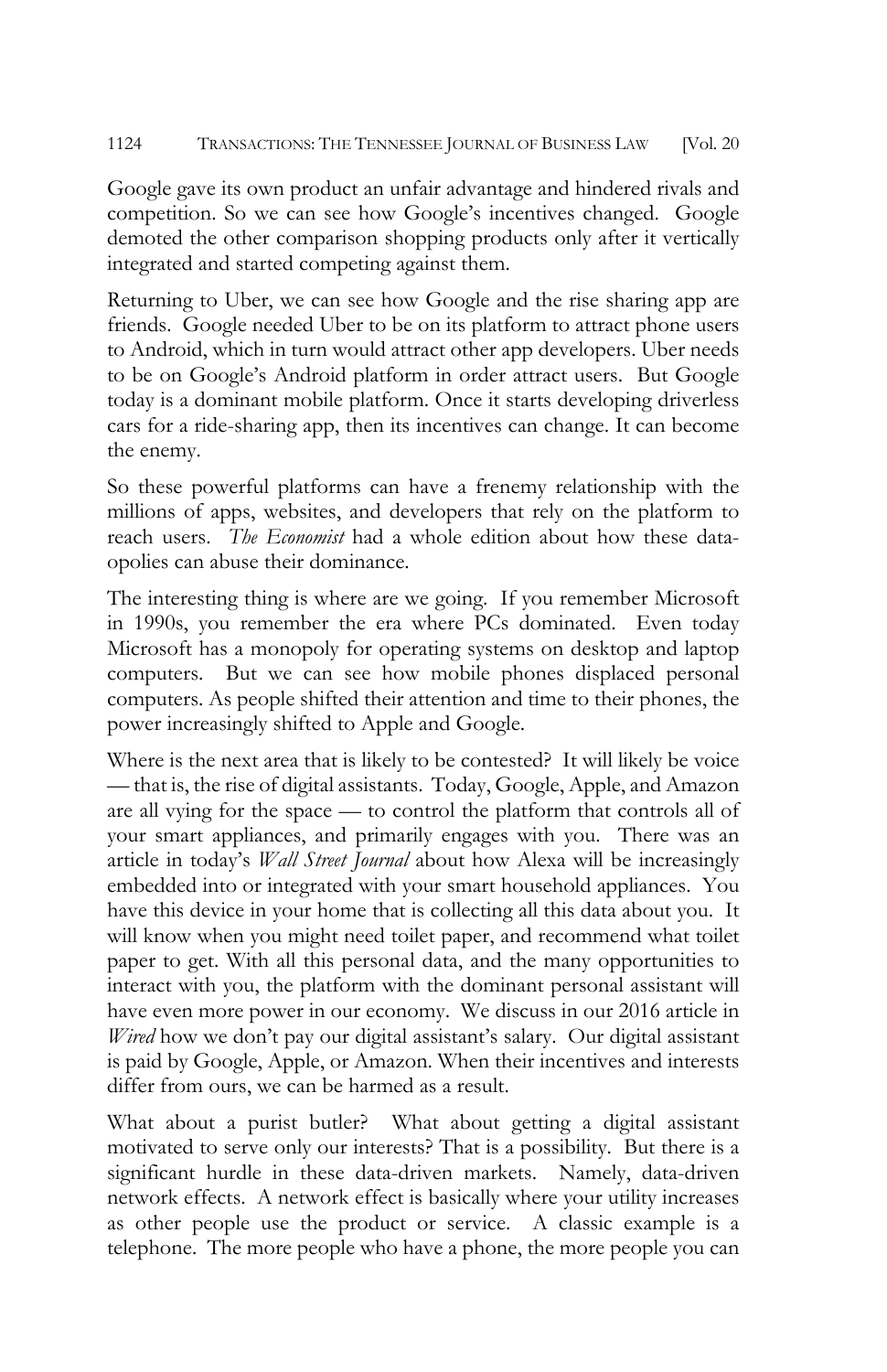call. The more people who are on Facebook, the more people with whom you can connect.

But there are other types of network effects. For example, is your being on Google really going to be a benefit to this side of the room? Yes. It's an indirect network effect, which we call "learning by doing." As more people use a particular search engine, the search engine has more opportunities to predict and identify which responses are more relevant, the more feedback the search engine receives of any errors, and the quicker the search engine can respond by recalibrating its offerings. The quality improvement attracts additional users, who help the search engine identify relevant responses for both popular and less frequent queries.

With digital assistants, there are several network effects at play. Given these network effects, it can be really difficult for a purist digital assistant to subsequently enter the market, after it is dominated by Google, Apple, Facebook, or Amazon.

So, is the future of virtual competition necessarily bleak? No. There are significant potential benefits from the data-driven economy. The transformative innovations from machine learning and big data can lower our search costs, lower entry barriers, create new channels for expansion and entry, and ultimately stimulate competition.

But we cannot ignore the risks. Before this conference, I was at my ophthalmologist's office. He asked, "What are you going to talk about?" After I told him, he mentioned how the pricing of many pharmaceuticals have gone through the roof. He is now recommending to his patients to get some of their medicine from Canada just because of how expensive it is here in the U.S. It's not just pharmaceuticals. As we are gathering and examining data on multiple segments of our economy, we are finding a "market power problem." Many industries are dominated by a few players. Profit margins are widening, not because of efficiencies, but because of market power. Ariel and I recently did some research for the European Commission, and we found that this market power problem is also having an adverse effect on innovation. So, we can't ignore the risks of algorithmic collusion, behavioral discrimination, and powerful platforms. These digital markets will not necessarily self-correct.

So, what are we going to do about it? That is the question. We went to one competition agency and were expecting a lot of push back. The head of the agency thought about it and said, "Quite good, but what are we going to do about it?" That is the pressing issue. Here's a great quote by Barry Nalebuff, who is a game theorist at Yale. He said, "When the masses get mad enough, perhaps they will elect a new trust-busting Teddy Roosevelt for the digital era." Are we there now?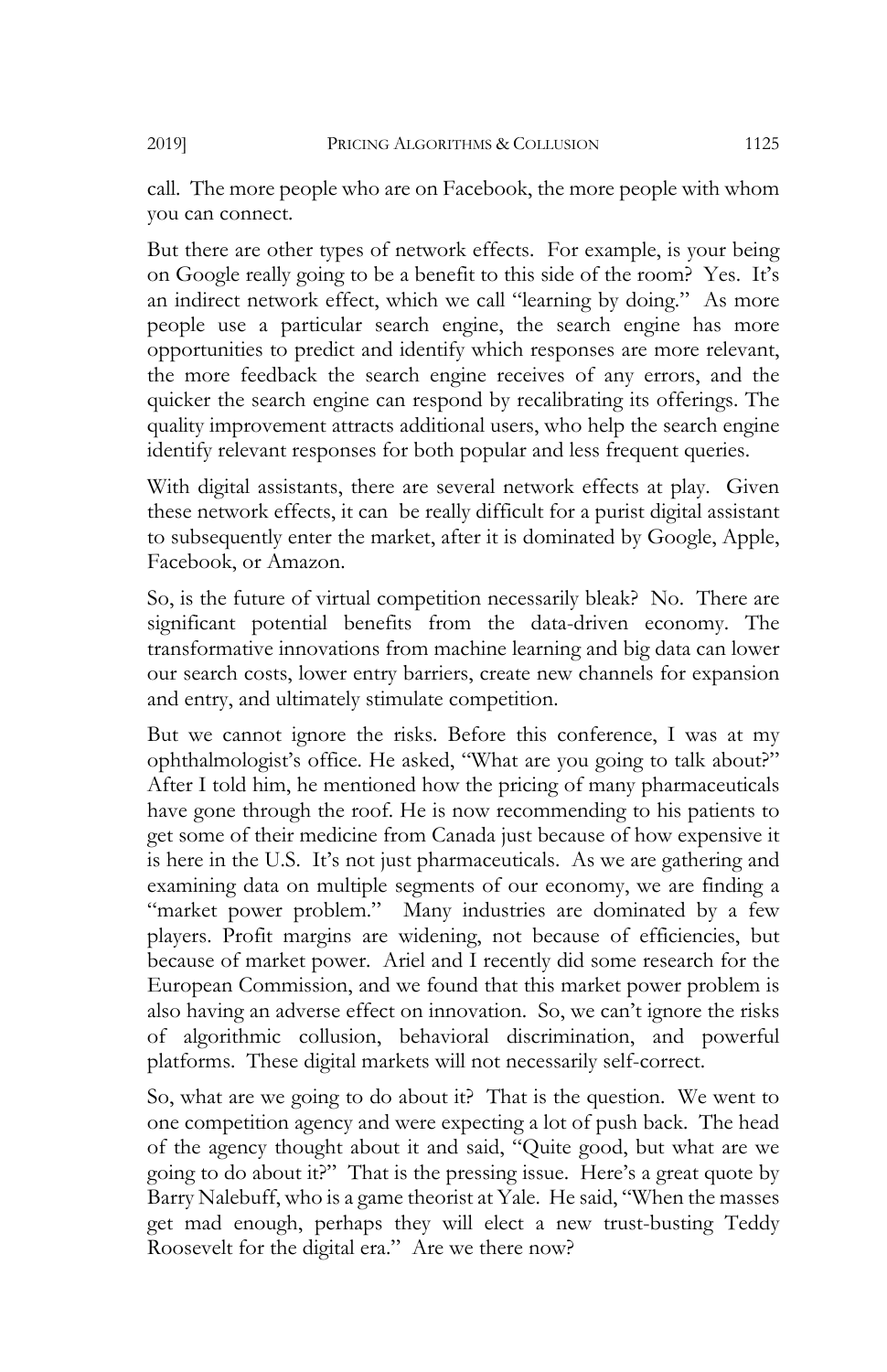The good news is that the European competition officials are very much engaged in this issue. And the evolution in thinking in just the past three years is astronomical. Yesterday it came out that the European Commission is investigating Amazon on how its use of consumer data could disadvantage others who compete on its platform.

Here in the U.S., the FTC is now holding a series of workshops including issues that we just went over today — algorithmic collusion, behavioral discrimination, and the power of these super-platforms. That's a good thing.

So, I leave you with a few key take-aways.

First, to what extent, as we move into the digital economy, does the "invisible hand" still govern? Has it been displaced by the digital hand? The digital hand can be very powerful. Think about Uber. Uber does not employ the drivers. It doesn't own the cars. Yet it can determine the market clearing price in so many different geographic markets. As Uber's market power increases, does that end competition as we know it for ride sharing services?

What then is competition? In markets continually manipulated by bots and algorithms, is competitive pricing an illusion? Normally we think of competition as delivering a lower price. But in a world of personalized pricing, you don't necessarily know if your price is actually better than the price that your neighbor receives. There was a recent article about facial recognition software. Suppose to preserve your anonymity, you shop offline in the brick-and-mortar stores, and you forego any loyalty card. You may still get the personalized price. As even more information is collected about you, merchants will have even more information about what you are buying, your credit history and risk, and how much you can afford. It used to be, when you purchased your car, that you could put on your grubby clothes, and credibly say, "Oh, that's too much money." But soon the car salesman, when you enter the showroom, will know your name, exactly how much you can afford, and how much you actually have.

Finally, as power shifts to the hands of the few, what are the risks to our democratic ideals, and our economic and overall well-being? This is a concern today across the political spectrum. Once you have the rise of these super-platforms, what are their effects — not only on our wallets, but on our marketplace of ideas and our democracy? Those are some of the overarching concerns.

If you are interested, here are a couple of books that we have written on the subject – *Big Data and Competition Policy* and *Virtual Competition* and I would love to get your feedback.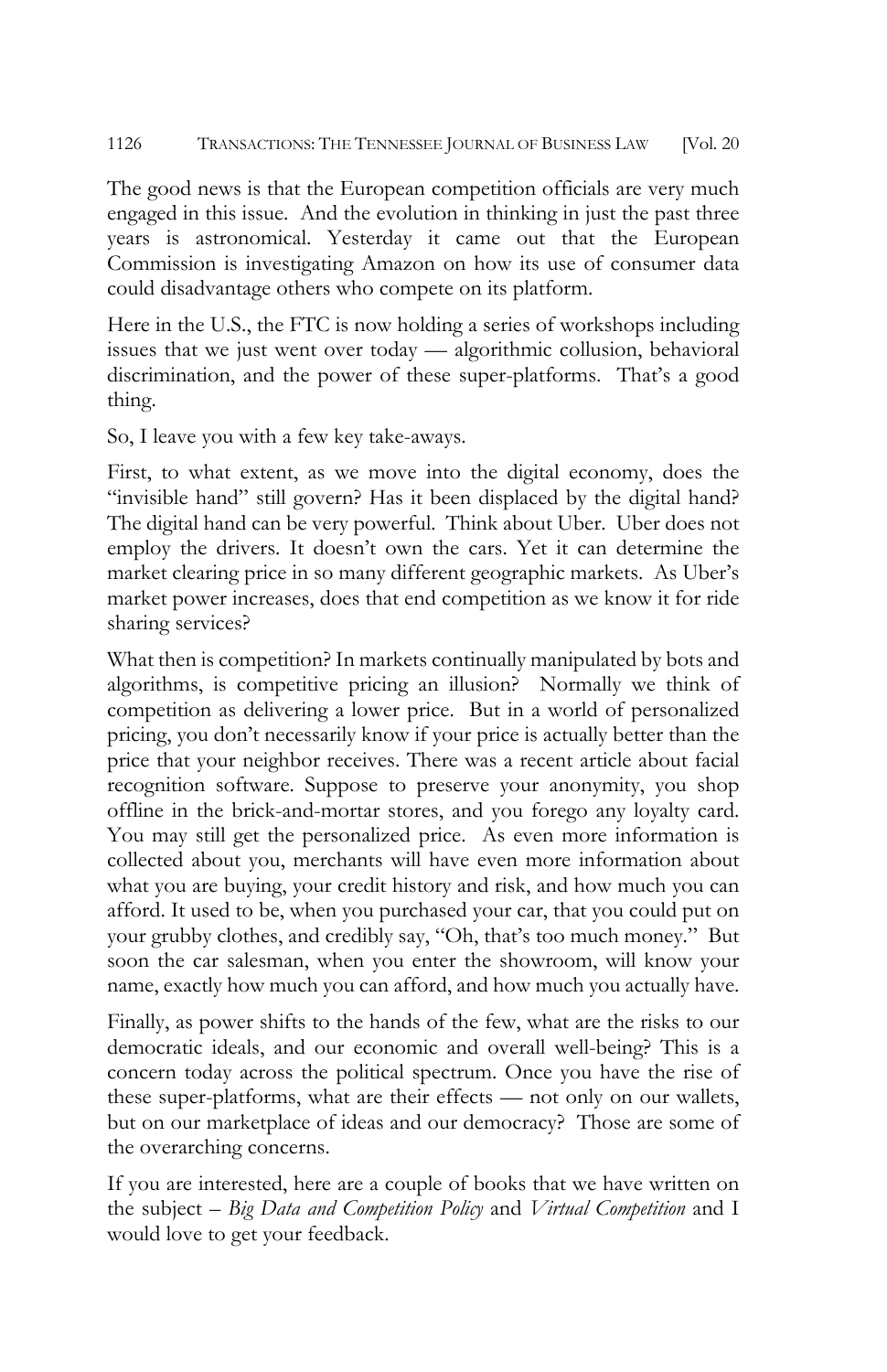**Audience:** *(inaudible). The second question is on personal pricing: If I can pay more than you and I get a higher price, but at the same time I get my product tomorrow you have to wait two to three days—that is a form of personal pricing that I might be willing to accept. If anybody is smart about personal pricing they would do things like that, blend it in, they are not going to be equal products.*

**Stucke:** Let's take your second scenario first. Absolutely. You might get a higher price but you might get better service. We all experience it. If you fly business versus flying coach and then you fly first class versus business. Absolutely, we all understand that.

But here are a couple of scenarios and this is what some of the data reveals. What if you are being charged a higher price, not because necessarily you are wealthier, but maybe because of who you are; who your friends are; how much alcohol you drink; how much tobacco you use.

In China they are working with their super-platforms in creating a score on each individual. Imagine we are in a world where we could rate one another, and your rating would be based on your interactions with me and my rating would be based my interactions with you. First of all, what effect does that have? Second, and the concern in China is, what if the rating is wrong? That is why we have the Fair Credit Reporting Act, because the data that the reporting agencies have on you is not always correct. Now, that might affect what you are going to see or don't see. You might be getting a worse offer because of some misconception about you, where you live, or your age. And that raises concerns when they collect data about your health.

## **Audience:** (inaudible)

**Stucke:** Healthcare has a lot of its own antitrust issues. One of the things is the empirical research that I have seen to date. It suggests that the increase in concentration from hospital mergers has really paid off with the promised efficiencies. The mergers have not necessarily led to lower prices or increased quality. And then the other thing is*—*I live in a neighborhood with lots of doctors*—*what they are telling me is that you either have to organize into a larger physician practice group or, if you are out on our own, you are dead. You've got to align yourself in a bigger group. Then the question is if you have markets dominated by a few hospitals and a few physician groups are you going to have higher prices. That's a key issue today, along with the issue of pharmaceutical pricing . .

. .

## **Audience:** *(inaudible)*

**Stucke:** Let's take your second point first. Great idea. And that would be in fact, what we were thinking about with tacit collusion. Wouldn't it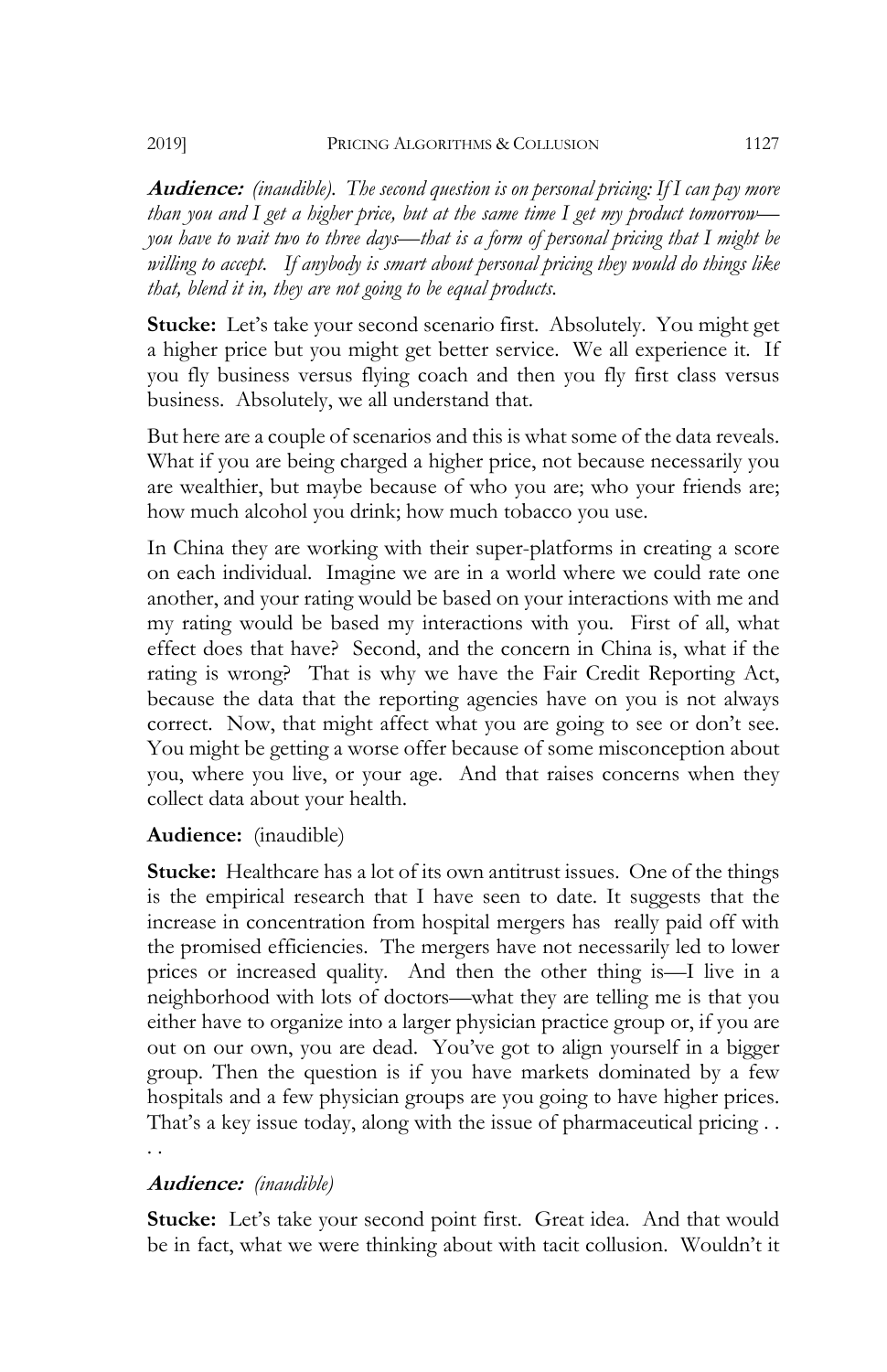be nice, if there was an app that would play off the various gas stations, so that when you want to come in and fill up your SUV. . . now the stations would negotiate with you a discount off of the posted price. So now, you can have this algorithmic collusion, but there is one way to destabilize it. The gasoline station might say, "I'll give you a secret discount if you fill up your SUV at my place." So you'll still have the same posted price, but you pay a lower price.

As to your first point, there is the asymmetry in information and power. Remember with our frenemy dynamic who has the power: it's the platform. If you are going to devise an app that can potentially hinder advertisements, or the advertising revenue of the super-platform, what is to prevent the platform from excluding the app from its app store and make it harder for consumers to find and use your app?

The second thing is we already have privacy policies. We have privacy policies that we have been around for years, if not decades. How many of you actually read the privacy policies? Even if you read it, what can you do? There is an imbalance in power on multiple levels. First, you are giving away your data and you are ostensibly getting a free product. But do you know if that's a fair exchange? You don't really know who has your data, what they are using your data for, how they are using it, and how it may be used in the future. So you don't necessarily know the value of your data. The other thing is that you are working for free by posting content on Facebook. Imagine this: Facebook needs all of you, because you actually provide the content to attract others to its platform so that Facebook can target us with advertisements. You are not necessarily being compensated for your Facebook posts, or your Twitter posts, or your YouTube videos. The market up to this point has not really been providing the compensatory feature. In order for a market to function effectively, you would first have to know what the value is of what you have and you also would need competitive alternatives.

## **Audience:** *(inaudible)*

**Stucke:** We all know about Cambridge Analytica. Does anyone in here not know about Cambridge Analytica? Also, we know about the "hashtag" delete Facebook movement. But what result did that scandal have on Facebook? In its first quarterly report after Cambridge Analytica and delete Facebook, Facebook's revenues went up and its usage went up as well. Some people said, "Well, I'm going to delete Facebook but I'm going to go to Instagram." But Instagram is owned by Facebook. You have multiple privacy violations and there hasn't been a market mechanism to punish Facebook.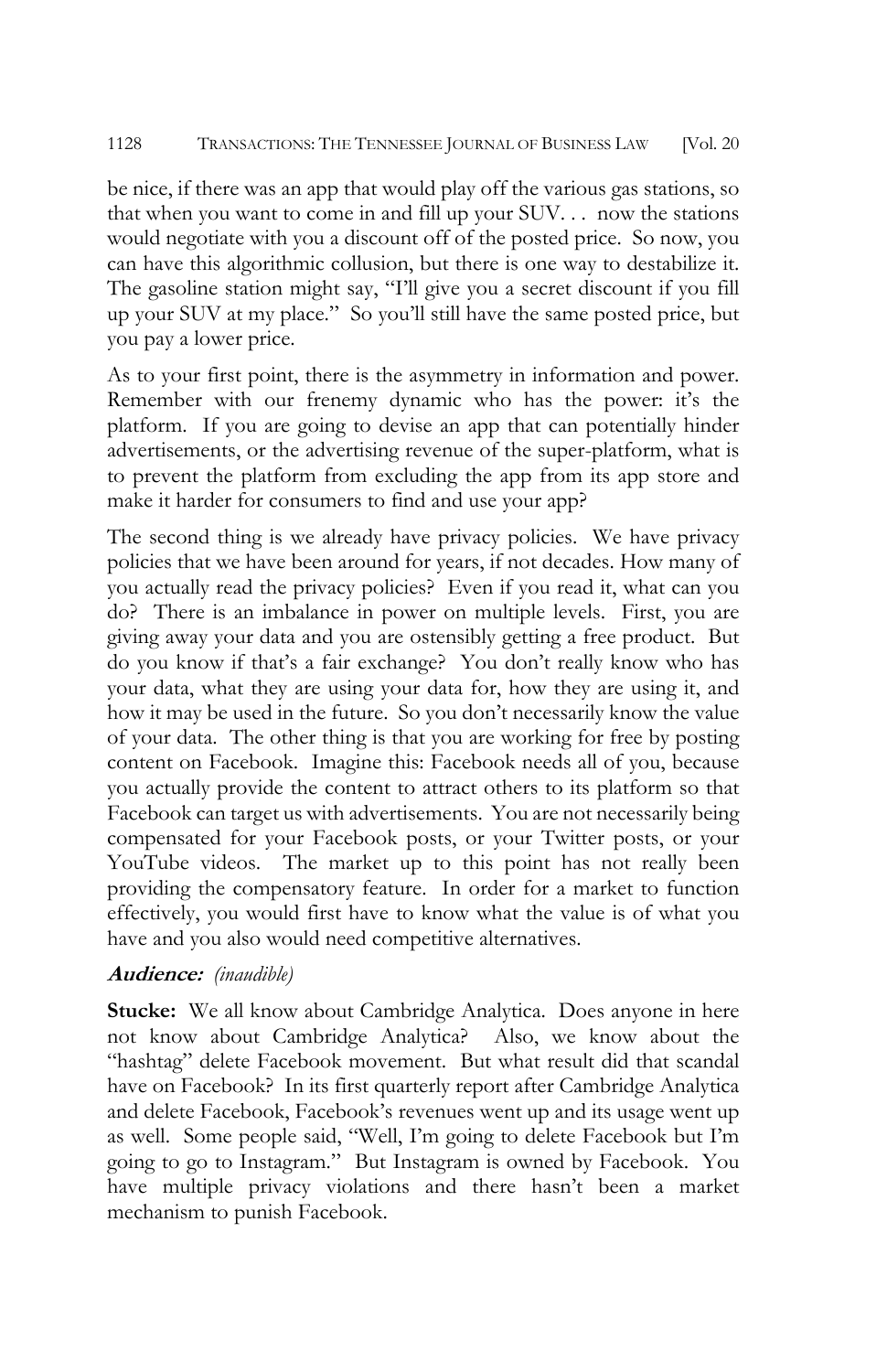You raise a really interesting point: How do we go after it? There are two schools of thought: Wilson's and Roosevelt's. This arose during the 1912 presidential elections. Roosevelt assumed that monopolies represent the natural evolution of market power, so the government should simply regulate them.

You also hear currently how we needed these monopolies in order to better compete in the Artificial Intelligence arms-race. We need Google and Facebook to innovate in AI to compete against China. Because China have made AI one of their key missions — to become by 2030 the world leader in AI technology. So, let's just regulate these data-opolies.

The problem, though, is that once the regulator regulates the monopoly invariably the regulator will be captured or the monopoly will find ways to circumvent the regulation.

The Wilson school does not accept monopolies as either natural nor inevitable. Most monopolies do not arise naturally from offering superior services. Instead, they grow artificially and by government support.

Under the Wilson school, today's data-opolies represent the weak antitrust enforcement over the past 35 years. We need to have structural relief. And that is why you heard the Louisiana Attorney General say we should start breaking these monopolies up.

Or one can implement regulations that will not regulate the platforms per se, but weaken their stronghold. We can enact privacy regulations like Europe's GDPR in order to jump-start privacy competition, in offering greater data portability and transparency. So what are the necessary preconditions to jump start privacy competition? These laws would provide the scaffolding for an inclusive digital economy that actually protects our privacy, autonomy, and well-being. And that is what is being discussed right now in policy circles.

**Audience:** *They should put something in there. Right when Cambridge came out and after the first quarterly reportings of Facebook, when they reported, they did see a loss of 20% of people deleting their Facebook account. Whether to go to another Facebook platform, I'm not sure. But what is interesting though is that, don't you think the technology, as fast as it's rapidly developing, now we are in a game of extremes that we have to wait for things to get so extreme so then other competitor will counter act with the market. Maybe this is the shift that we haven't seen before.*

**Stucke:** You always have the risk of creative destruction from something that destroys the current market with a new unforeseen technology. We saw this creative destruction when the iPhone disrupted Microsoft's stronghold.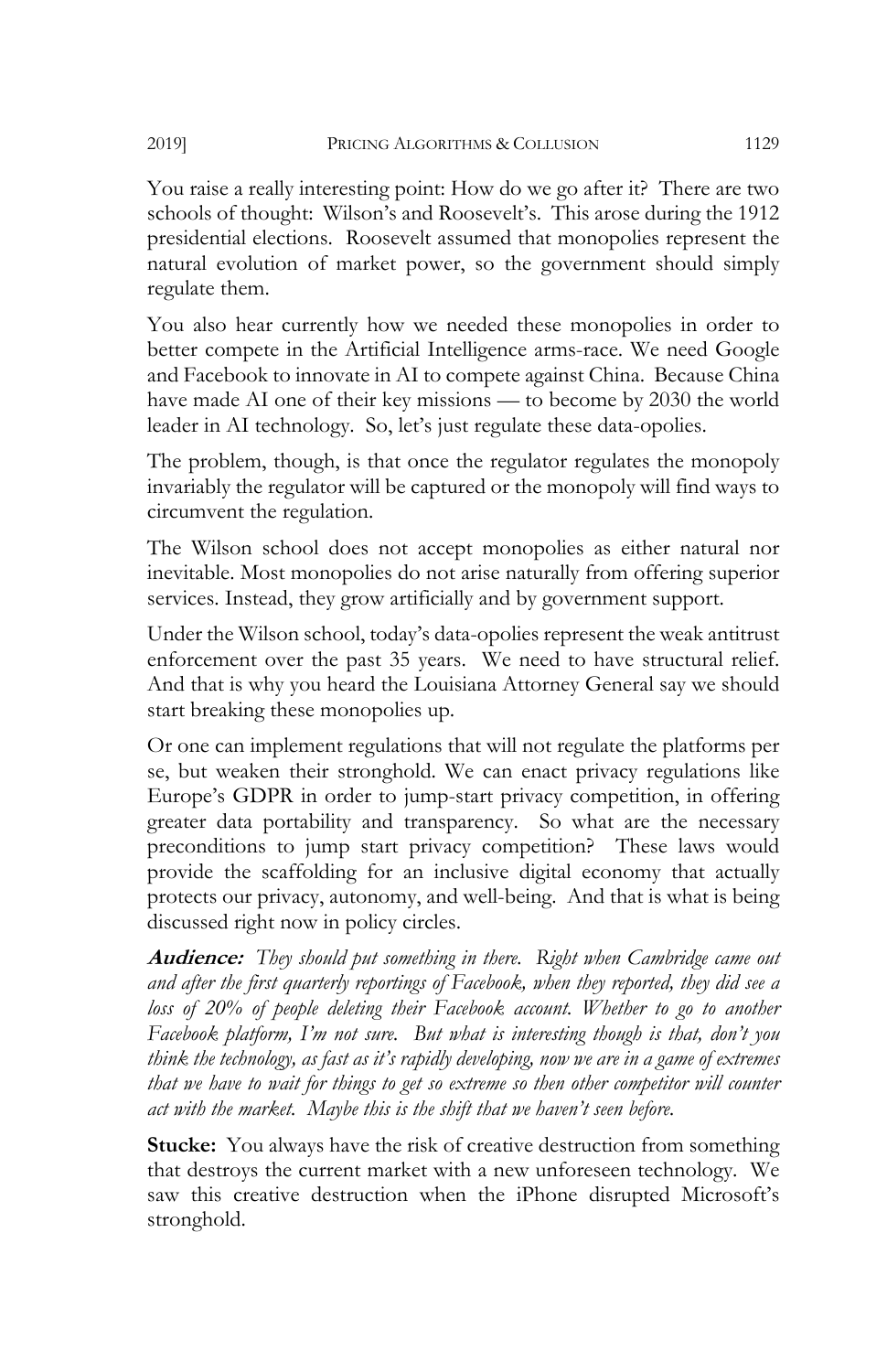One problem is waiting, because it can take a really long time. A second problem is that we need these competitive portals.

To see why, let's go back to IBM. The Department of Justice investigated IBM, as some of you might recall, for decades. It's often considered a failure in antitrust because Bill Baxter, when he became the head of the Antitrust Division, shut that case down. But the DOJ's investigation actually opened a competitive portal. While it was being investigated, IBM was developing the personal computer. Because of the antitrust scrutiny, IBM decided not to bundle its software program with its PC. IBM's second president Thomas Watson, Jr. noted how the massive antitrust investigation required the company to reexamine its practices. So IBM decided to stop requiring customers to buy software, services, and hardware as one bundle. This opened up software markets to independent companies. It created a window of opportunity for Microsoft.

And Microsoft was investigated in the 1990s for tying its browser to its dominant operating system. Given the antitrust scrutiny, Microsoft was less likely to bundle, which in turn created a competitive portal for Google, Facebook, and similar companies.

But since the *Microsoft* case, the DOJ has brought only one case against a monopoly under Section 2 of the Sherman Act. From 2000 onward, only one case. During the Nixon administration, the DOJ brought over 40 criminal and civil cases against monopolies within a three-year period.

So today's data-opolies have nothing to fear when it comes to our antitrust enforcers. Antitrust can create a competitive portal. But the data-opolies, unimpeded, will continue to expand their platforms. What is the next space that they will occupy? It's our home with the digital personal assistant. With the network effects in that market, it will be hard to displace whoever dominates that platform. If "voice" is the next big space, then expect the current dominant platforms to try to leverage their power to dominate that space.

**Audience:** *When we talked from price discrimination and then we jumped to data privacy. Are you assuming or taking the position that if we take more privacy data protection, it can help naturally circumvent asymmetrically information, give consumers more power choosing? Is that one assumption you are rolling with?*

**Stucke:** Right. One thing is, I don't think the competition authorities can do this by themselves. They have to coordinate with the privacy folks and the consumer protection folks because, first of all, the tools of the competition agency right now is primarily price centric. They look at the price. What is the effect that the merger will have on pricing? If Coke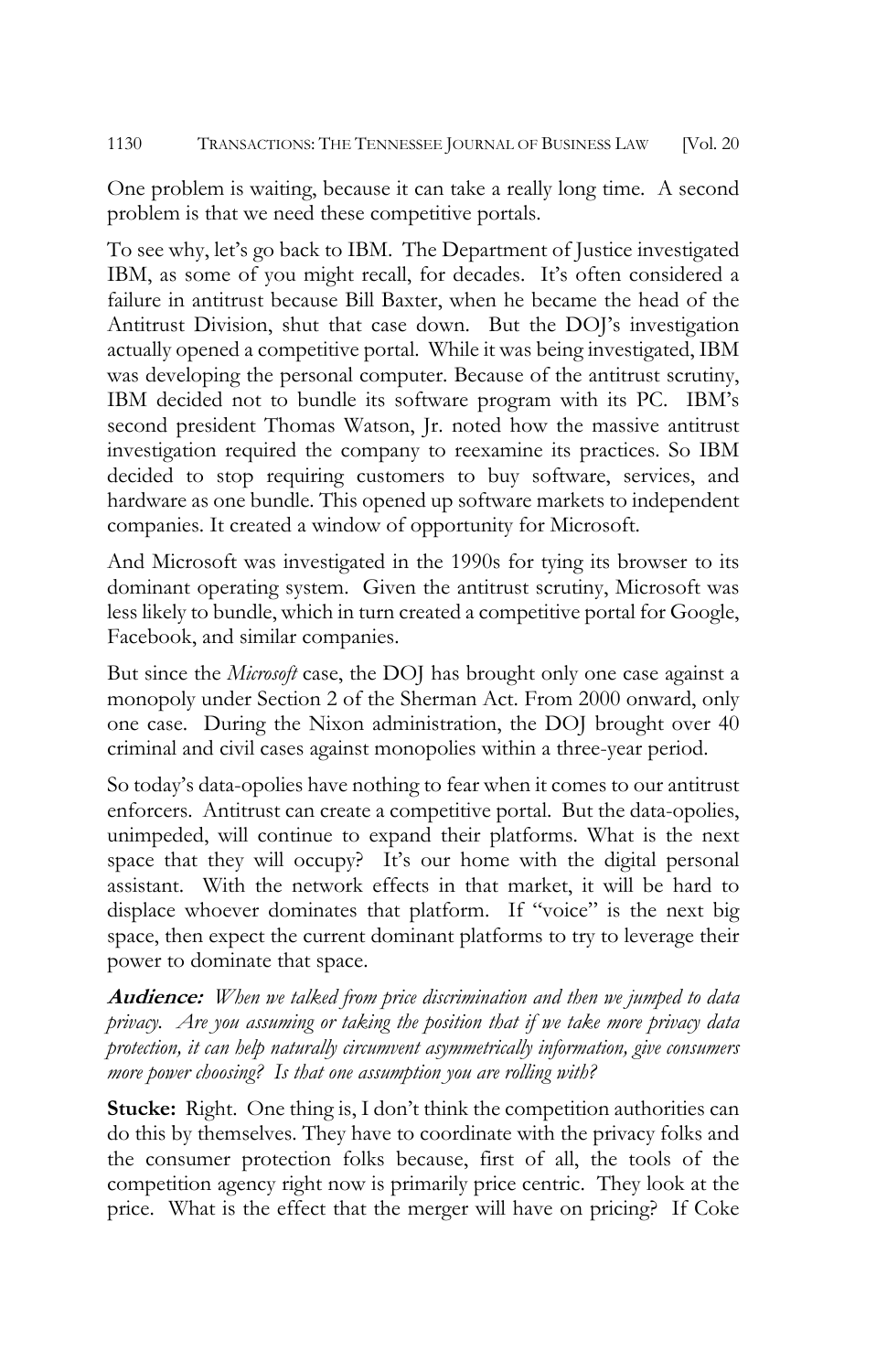acquires Pepsi, the enforcer can tell you with a certain degree of confidence what the likely price increase will be for Coke and Pepsi.

But when we are dealing with data-driven markets where things are ostensibly for free, the government's price-centric tools don't really work. In fact, the price centric tools can point you in the opposite direction. After Facebook acquired WhatsApp, what did it do? It lowered the nominal price for the texting app, but what it got was the data.

So, the competition agency has to recognize this data component and how it could lead to market power. You are starting to see that. The European Commission investigated Apple's acquiring Shazam. The companies didn't directly compete. But the question was whether Shazam's data would help Apple obtain or maintain market power.

First, no agency can do it by itself. Second, we need a cohesive privacy policy in order to tackle this problem. But even privacy law by itself won't be sufficient. You will need greater privacy protection, but also competition, as well as consumer protection. It really has to be an integrated approach.

## **Audience:** *(inaudible)*

**Stucke:** This is behavioral economics. Defaults matter. Under traditional economic theory, it shouldn't really matter if it's opt out or opt in. But study after study has found that the choice of the default option can have a considerable impact on the final outcome. So if people have to opt into having their data kept private, fewer will likely do so, and a lot of their data will be collected. If the default setting is to keep the data private, and people would have to opt out, few will likely do so, and a lot of their data will be kept private. This is a key issue.

There was one case in France involving the energy monopoly GDF Suez. Really interesting case. The regulated monopoly was using its vast customer database to target customers in an unregulated market with deals on gas and electricity. French gas customers could opt for the regulated tariffs, which only the monopoly offered, or the "market" offers, which GDF Suez and its rivals offered. In making its market offers, GDF Suez had an unfair advantage over its rivals. It was using the data it collected as a regulated monopoly to target customers with customized offers based on their usage. The personal data in question was commercially valuable. The monopoly used the customer data to squeeze out its competitors in the unregulated sector. The rivals were naturally concerned. They said, "Look, we don't have this data, we can't really compete." Now imagine you are with the French government. Should you give that personal data to the monopoly's competitors? There is a tradeoff between privacy and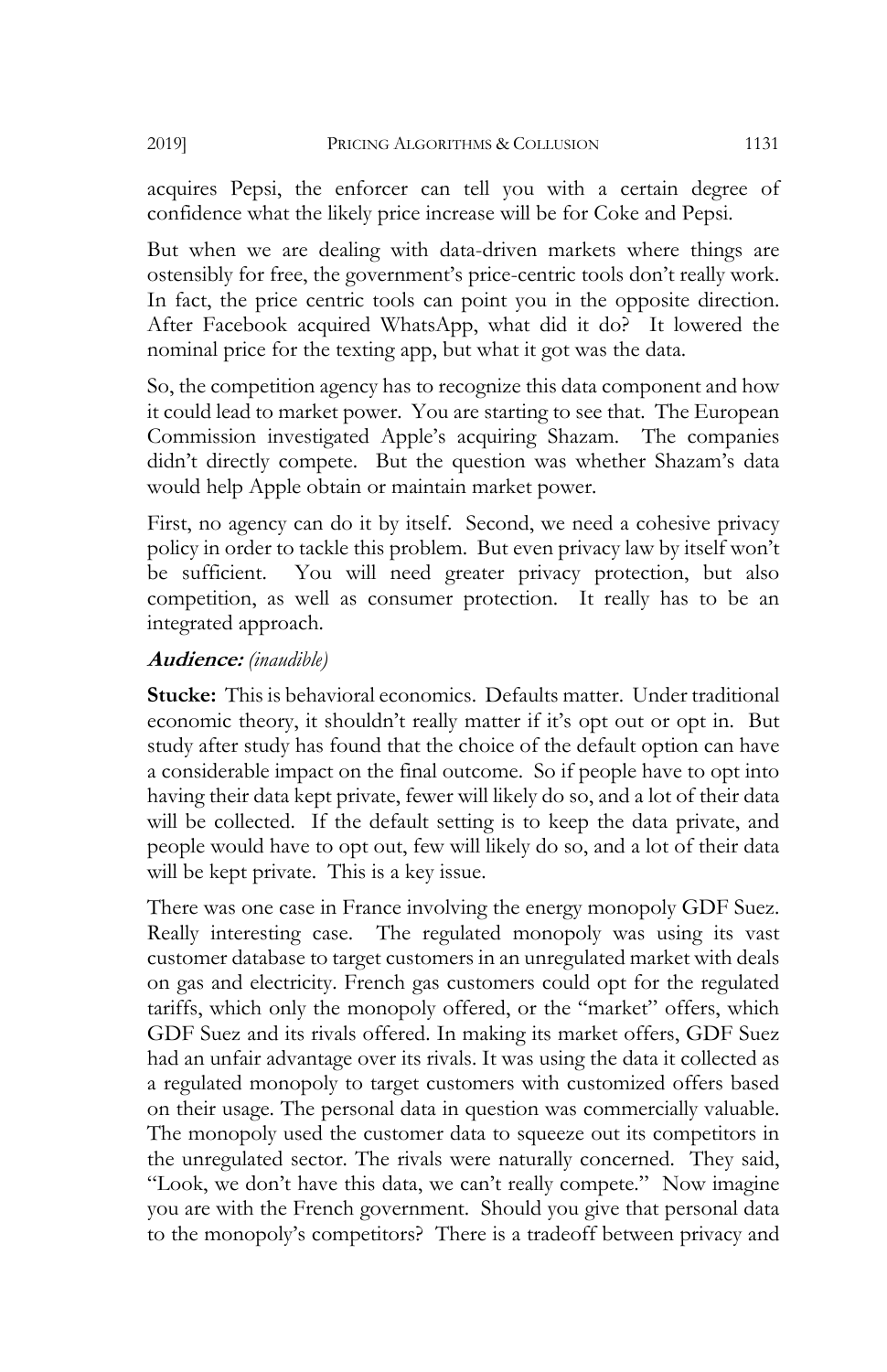competition. You can increase competition and lower energy prices. But you also lessen privacy.

So, what do you do? If you require disclosure, what should the default be? Should customers have to opt out of privacy or opt in to having their privacy protected? Here the monopoly will argue for privacy as the default. The monopolist knows that with this default setting very few customers would actually complete the paperwork to have their data shared with the monopoly's rivals. And the rivals will remain competitively disadvantaged. The rivals will argue for disclosure as the default setting. They know that few customers will actually remember to take the time to complete the form to request the monopoly to not disclose their data.

The French court, when faced with this issue, chose competition, and ordered the monopoly to disclose the data, unless the customer expressly opted out.

But, in other cases, the privacy concerns might outweigh the competition concerns, like the sensitive personal data collected by the internet service providers. There the agencies might require the data not to be disclosed to advertisers, unless the consumer specifically opts to release that data.

So the choice of the privacy default option is going to be a key issue.

## **Audience:** *(inaudible)*

**Stucke:** So that's the other thing we are going to regulate. I'm dubious. I'm dubious about regulating [inaudible]. Look at the FCC. They were coopted by AT&T in the 50s and 60s.

## **Audience:** *(inaudible)*

**Stucke:** Very good question. Marshall Steinbaum and I have an article coming out about the deficiencies of the consumer welfare standard.<sup>4</sup> Over the past thirty five years antitrust enforcers have primarily look at how mergers and restraints affect the prices paid by the customer downstream. In this light, Amazon looks great—low prices, quick service. What's the problem?

It's the effect these restraints have upstream. What anticompetitive impact does the merger or restraint have upstream on sellers and workers?

<sup>4</sup> Marshall Steinbaum & Maurice E. Stucke, *The Effective Competition Standard: A New Standard for Antitrust*, UNIV. CHI. L. REV. (forthcoming 2019); University of Tennessee Legal Studies Research Paper No. 367 (available at SSRN: https://ssrn.com/abstract=3293187).